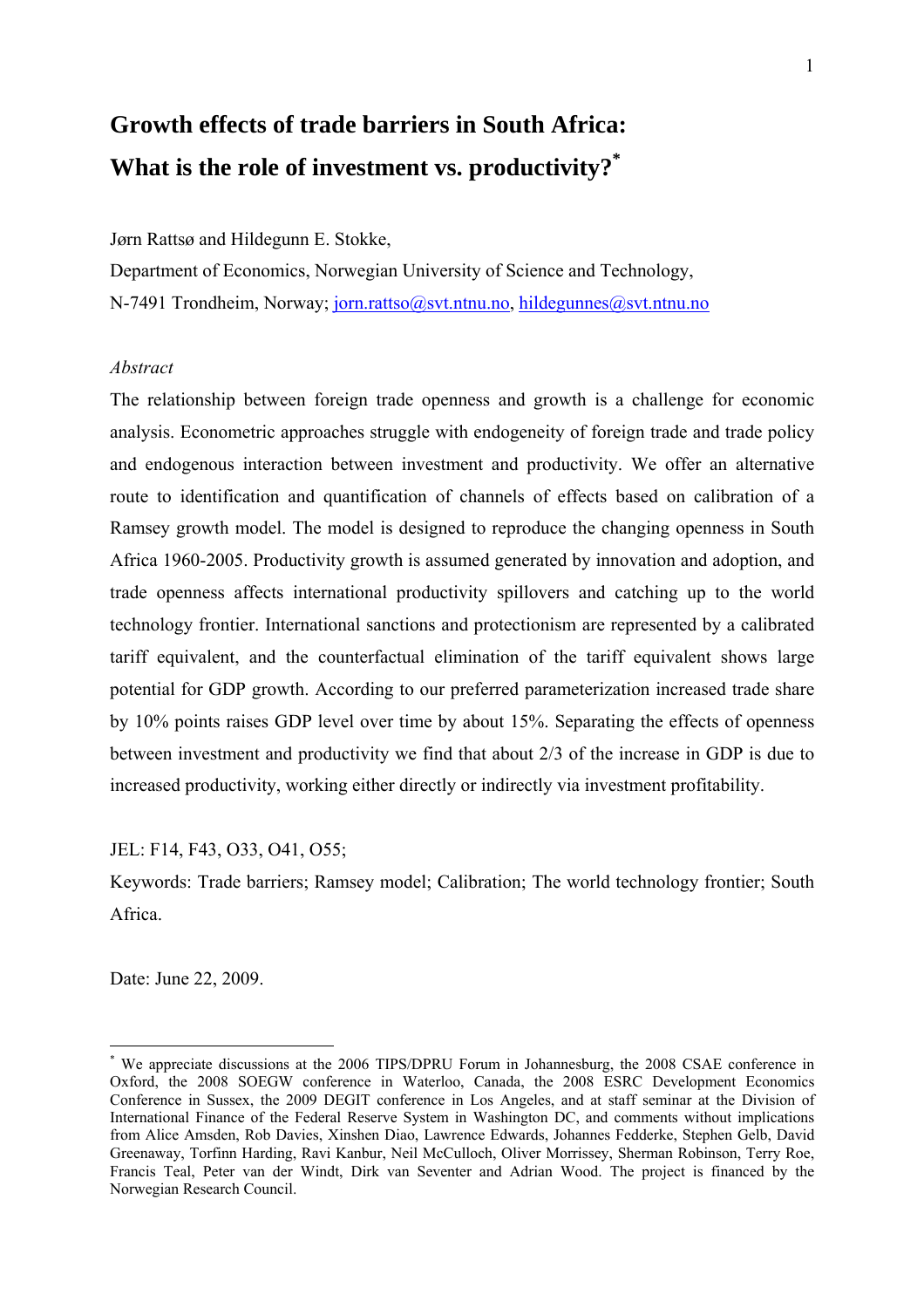#### **1. Introduction**

Foreign trade openness influences productivity growth and investment and thereby economic growth. We concentrate on these basic mechanisms of openness and offer identification and quantification of channels of effects. The econometric trade-growth analyses are critically surveyed by Rodriguez and Rodrik (2001). The econometric approach struggles with endogeneity of trade and trade policy. Even successful econometric identification of trade and trade policy effects on GDP growth does not clarify the adjustments of the vehicles of growth generation, notably investment and productivity. We suggest an alternative route to identification and quantification based on calibration of a Ramsey growth model. The model is designed to reproduce the changing openness in South Africa during 1960-2005. Productivity growth is assumed generated by innovation and adoption, and trade openness affects international productivity spillovers and catching up to the world technology frontier.

The model applies the productivity growth formulation suggested by Benhabib and Spiegel (1994, 2005) expanded to take into account trade barriers. The productivity growth is determined by the gap to the world technology frontier, the degree of interaction with the rest of the world through international trade, and the level of human capital. The investment side is taken care of in a standard Ramsey model with a representative consumer-investor. The model assumes positive effects of reduced tariffs via cheaper imported investment goods and increased international technology spillover, but also includes a demand shift towards foreign goods. The parameters of the growth model are set according to South African and middle income country evidence. The quantification attempts at capturing the investment and productivity responses to openness in this setting. The debate about the East Asia experience has constructed a horserace between capital accumulation and productivity growth. Hulten (2001) argues that productivity improvements contribute to higher capital accumulation and shows how this induced capital accumulation effect can be calculated. We include the interaction of productivity and investment in general equilibrium and separate the channels of effects of reduced trade barriers.

South Africa is an interesting case study of openness. The economic growth was promising post WWII and the country was named 'the Japan of Africa'. This growth period has been understood as catching up growth based on openness and industrial diversification, but ended in the 1970s and was turned into a long period of stagnation. Pritchett (2000) describes South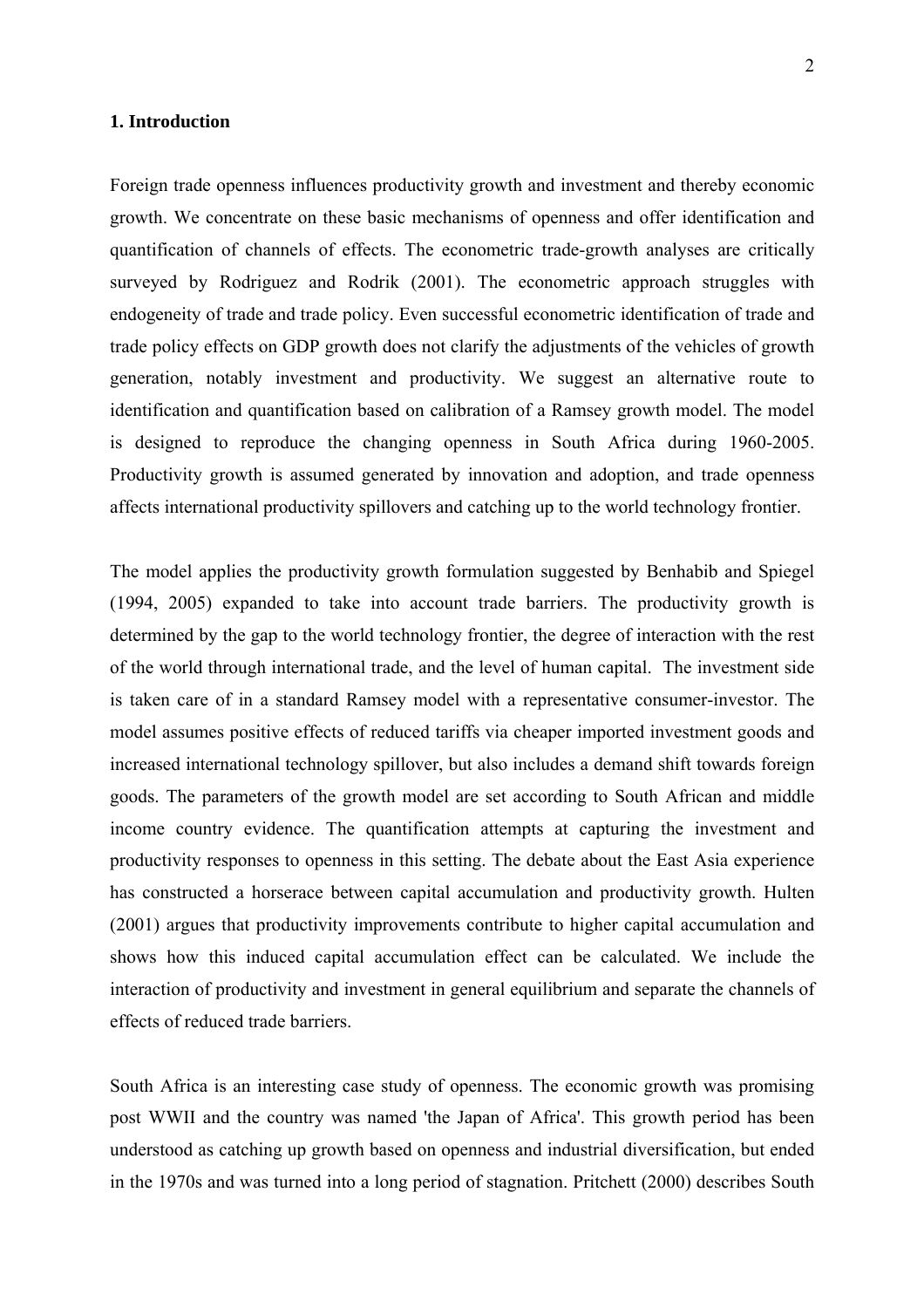Africa as a 'mountain', where per capita growth above 1.5% per year is turned into negative numbers. The changing relationship to the world market with sanctions and trade policy reform is the motivation for this country study.

Economic growth is on the policy agenda in South Africa with the government's Accelerated and Shared Growth Initiative (ASGI-SA). The policy program primarily discusses domestic binding constraints on growth. The government has invited a group of experts to do a growth diagnostic, and input to this process has been produced by Aghion, Braun and Fedderke (2008), Edwards and Lawrence (2008), Hausmann and Klinger (2008), and Rodrik (2008), among others. The background growth diagnostic approach is outlined by Hausmann, Rodrik and Velasco (2008). Our analysis concentrates on the links to the rest of the world as constraints for growth in a general equilibrium model.

Due to international sanctions against the Apartheid regime and a complex system of import quotas the degree of protectionism in South Africa cannot be measured directly. Based on the model we offer an openness index by calibrating export and import taxes that reproduces the actual trade and growth path during 1960-2005. The effects of openness are analyzed by gradual elimination of the rise in the tariff equivalent. This counterfactual experiment raises the trade share by about 25% points and leads to an increase in the 2005 end of period GDP by 35%. The robustness of the result is investigated and the GDP-effect is in the range of 25- 40% within standard parameterization. The quantitative effect is consistent with econometric studies. The cross-country analysis of Frankel and Romer (1999) finds that an increase in the trade share of 1% point raises the income level by 2%. By comparison a 1% point higher trade share leads to 1.4% higher GDP in our model. Romalis (2007) studying developing countries, finds that 10% points increase in the trade share raises the GDP per capita growth rate by 0.2- 0.5% point. Our numbers imply that 10% points higher trade share translates into about 0.3% point higher GDP per capita growth rate during transition.

A more open economy implies higher degree of technological catch-up, and given the productivity mechanism assumed the 2005 productivity level relative to the world technology frontier increases from 33% to 41%. Separating the effects of openness between investment and productivity we find that about 2/3 of the increase in GDP is due to increased productivity (including the induced capital accumulation effect). International technology spillovers feeding productivity are important to raise investment and growth. By decomposing the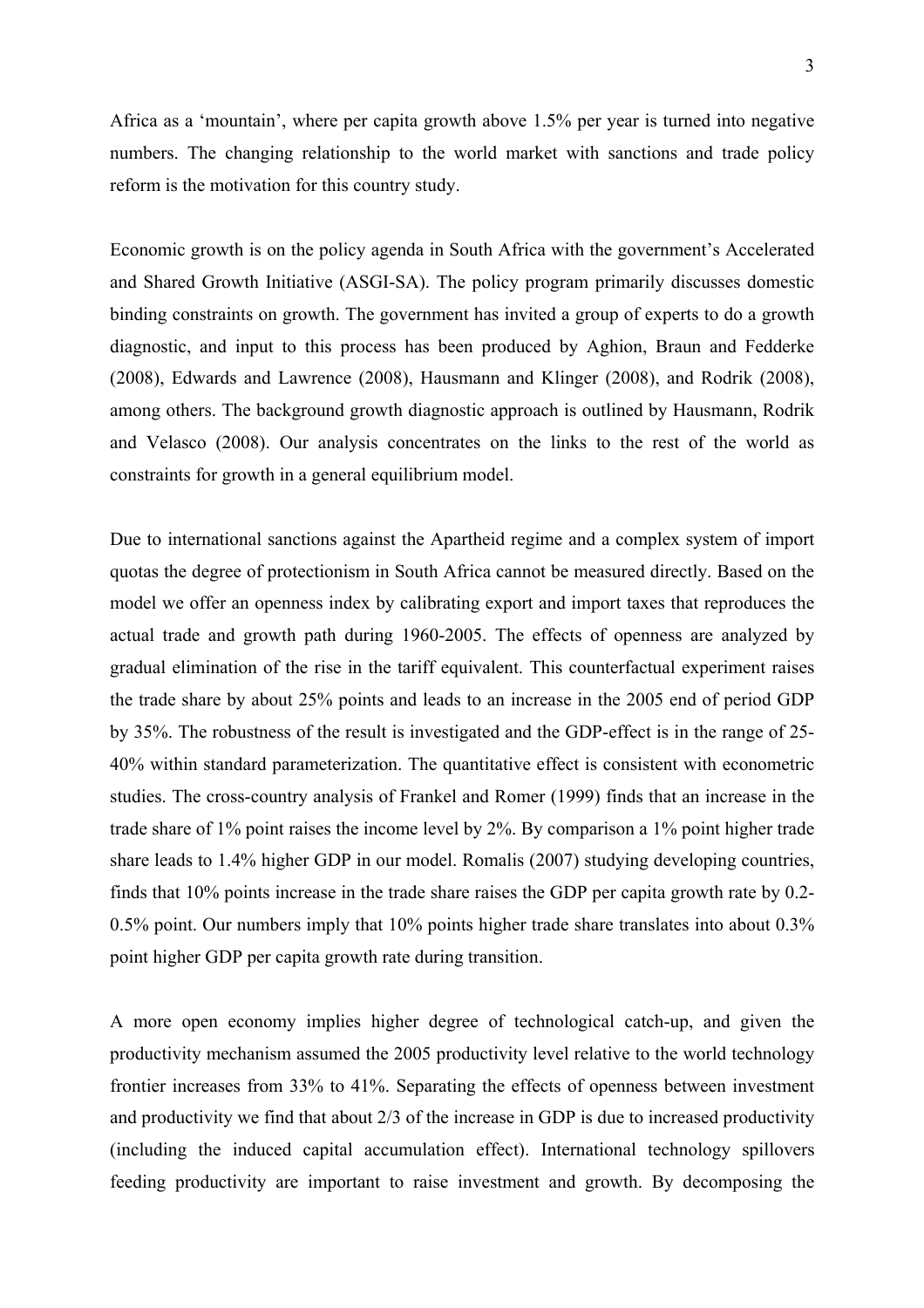growth channels we find that the openness effect on long-run GDP is divided between 1/3 directly via investment, 1/3 directly via productivity and 1/3 indirectly via the productivity effect on investment profitability. Robustness tests show how the quantitative results depend on parameter values, in particular trade and productivity elasticities. The broad conclusion holds over a wide range of parameter values.

The paper presents the modeling of the productivity dynamics (section 2) and the integration into a growth model with full general equilibrium effects (section 3). Section 4 calibrates a reference growth path that is close to the growth observed during 1960-2005, while the calibrated openness index is documented in section 5. Section 6 quantifies the growth effects of trade barriers, and clarifies the importance of the productivity channel. Section 7 checks the robustness of the results based on certain parameter values. Concluding remarks are offered in section 8.

#### **2. Productivity dynamics**

Economic growth in middle income countries like South Africa is typically understood as catching up to the world technology frontier. The understanding is based on early contributions by Gerschenkron (1962) and formalized by Nelson and Phelps (1966). The implied international spillovers have emerged as the dominating explanation of the world growth pattern, as argued by Lucas (2007). Growth experiences must be understood as crosscountry flows of production-related knowledge from the successful economies to the less successful ones. Klenow and Rodriguez-Clare (2005) and Aghion and Howitt (2006) offer overviews of the growth-literature based on international spillovers. Recent development of the barriers to growth model is offered by Parente and Prescott (1994, 2005). Applied growth models dealing with economic growth and productivity dynamics have been developed by Ngai (2004) for different country groups and Japan, Coleman (2005) for Japan, Duarte and Restuccia (2007) for Portugal, and Diao et al. (2005, 2006) for Thailand. The model applied here is an aggregate version of the two-sector model of Rattsø and Stokke (2007) for South Africa.

Cross-country evidence about the importance of the world technology frontier is supplied by Benhabib and Spiegel (1994, 2005), Caselli and Coleman (2006), and Griffith et al. (2004). In a study of R&D spillover in 77 developing countries, Coe et al. (1997) conclude that a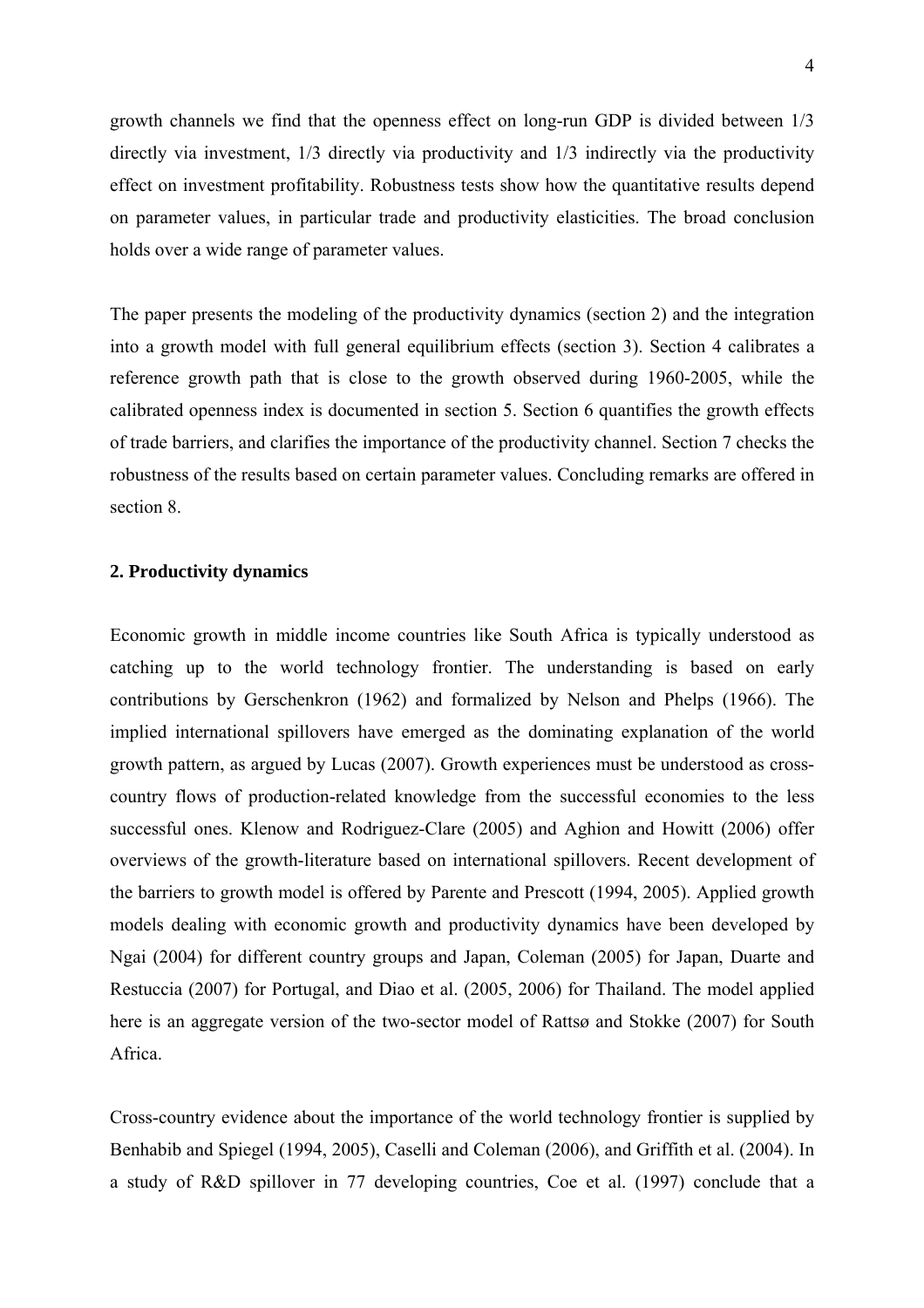developing country can boost its productivity by importing a larger variety of intermediate products and capital equipment embodying foreign knowledge. By taking into account the endogeneity of trade and institutional quality, Alcala and Ciccone (2004) confirm the positive effect of trade on productivity. Benhabib and Spiegel (1994, 2005) show that human capital stimulates both innovation and technology adoption.

Country studies add to the evidence. Based on panel data for UK manufacturing industries Cameron et al. (2005) document a positive and significant effect of the distance to the technological frontier on productivity growth. They also show that international trade stimulates technology transfer. Cameron (2005) finds similar results for Japanese productivity growth. Several studies indicate the importance of openness for the TFP growth in South Africa. Harding and Rattsø (2009) address the endogeneity problem of trade policy and use other regions' tariff development as part of the WTO process as instruments for the tariff reductions since 1988. They find that tariffs have been important for labor productivity and their results are consistent with the importance of the world technology frontier. Fedderke (2005) puts more emphasis to domestic factors, and identifies positive effects of R&D and human capital in South African TFP growth. Inspired by this empirical evidence we study the endogenous formation of productivity growth driven by innovation and technology adoption.

We start out from the analytical formulation of Benhabib and Spiegel (2005, equation 2.3) combining foreign technology adoption with logistic diffusion and own innovations. Consistent with the empirical literature that trade policy and openness affects technology spillovers we extend their specification to include trade barriers.

The rate of growth of labor augmenting technical progress is specified as:

$$
\hat{A}_t = g(H_t) + c(H_t, T_t) \left( 1 - \frac{A_t}{A_t^*} \right) = H_t^{\theta_1} + \lambda H_t^{\theta_2} T_t^{\theta_3} \left( 1 - \frac{A_t}{A_t^*} \right)
$$
(1)

The first term on the right-hand side of equation (1) represents the contribution from innovation activities, while the second term is the technology adoption function.  $A_t$  and  $A_t^*$ represent the domestic and frontier level of productivity, respectively, and  $A_t/A_t^*$  is relative productivity. The parameters  $\lambda$ ,  $\theta_1$ ,  $\theta_2$  and  $\theta_3$  are constant. We measure human capital (*H<sub>t</sub>*) by the share of skilled workers in the labor force. The skill ratio is exogenous in the model, but is set according to the observed development in South Africa during 1960-2005. Trade barriers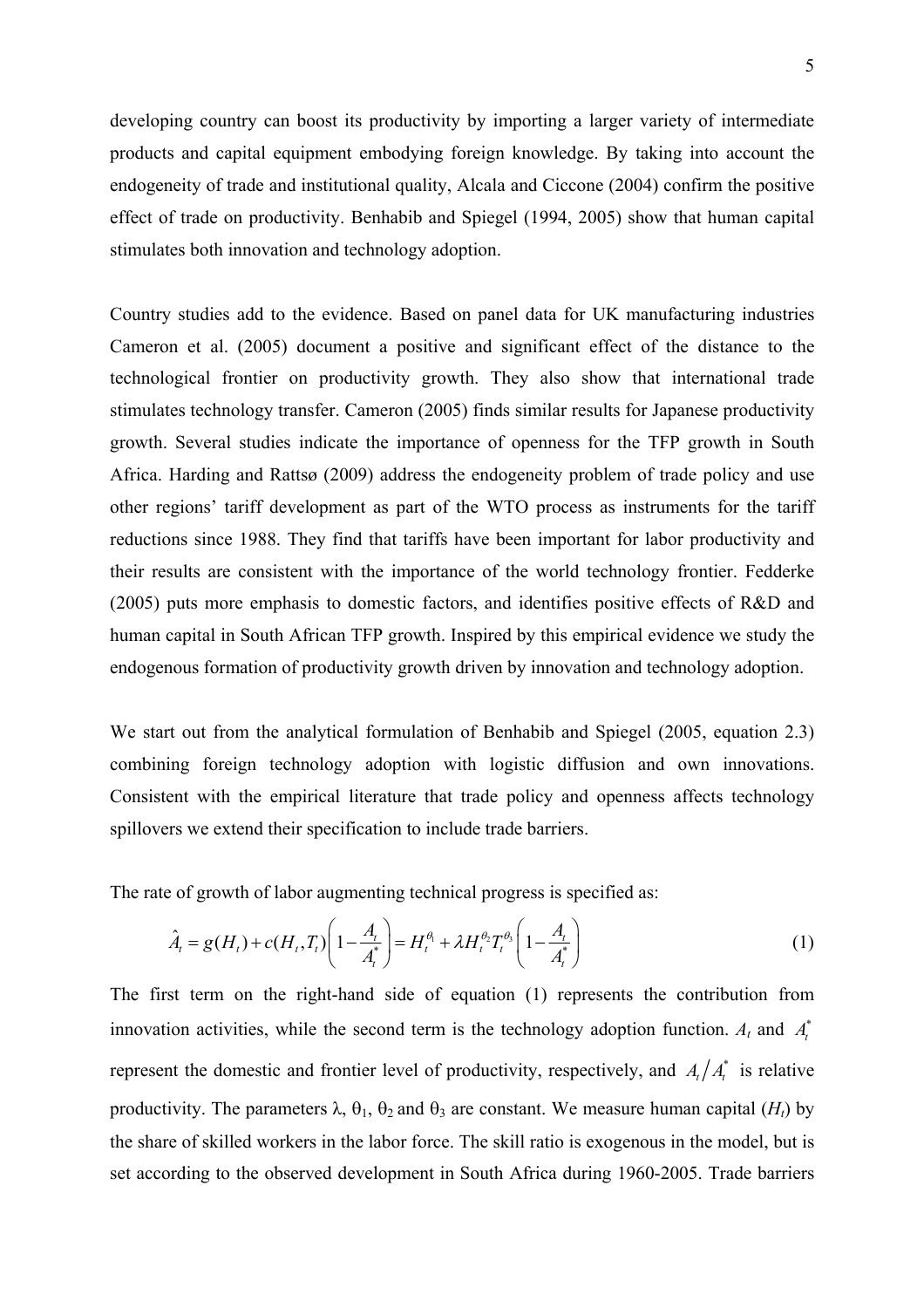are represented by total trade as share of GDP  $(T_t)$ , which is endogenously determined.<sup>1</sup> The linear relationship between productivity growth and the technology gap limits the advantage of backwardness compared to the Nelson-Phelps specification. With low level of absorptive capacity (represented by high trade barriers and/or low level of human capital) long-run technological divergence is a possible outcome. This is consistent with empirical evidence showing convergence among open economies, while high trade barriers may generate a development trap (see Sachs and Warner, 1995).

Figure 1 about here.

1

The productivity dynamics, as well as the transitional and long-run effects of increased trade share, are illustrated in Figure 1. The horizontal axis shows the relative position to the world frontier, while the productivity growth rate is given on the vertical axis. The further to the left the economy is positioned, the larger is the technology gap. Productivity growth at the technology frontier is set exogenously equal to *g*. When the productivity growth rate exceeds the growth rate of the frontier, the economy is catching up and the gap decreases. Equivalent, lower productivity growth than the frontier increases the gap. When the economy's absorptive capacity is sufficient to avoid long-run technological divergence, the equilibrium productivity growth rate equals the frontier rate, and the technology gap is constant. The long run equilibrium consequently implies a proportional relationship between  $A_t$  and  $A_t^*$ :

$$
A_t = \frac{H_t^{\theta_1} + \lambda H_t^{\theta_2} T_t^{\theta_3} - g}{\lambda H_t^{\theta_2} T_t^{\theta_3}} \cdot A_t^*
$$
 (2)

The long-run values of human capital and the trade share are constant, and, together with the frontier growth rate and the parameters, they determine relative productivity. The degree of catch-up depends on the level of barriers and the innovative capacity of the economy. Changes in the sources of innovation and adoption generate transitional growth to a new technology gap, represented in Figure 1 by an increase in the trade share.

The formulation allows parameterization according to characteristics of the South African economy and implies endogenous productivity growth responding to changes in the skill ratio and the trade share. Future theoretical and empirical research can strengthen the foundation for the specific form of the productivity relationship.

<sup>&</sup>lt;sup>1</sup> The complementarity between trade and human capital in technology adoption is also investigated by Stokke (2004) for the case of Thailand.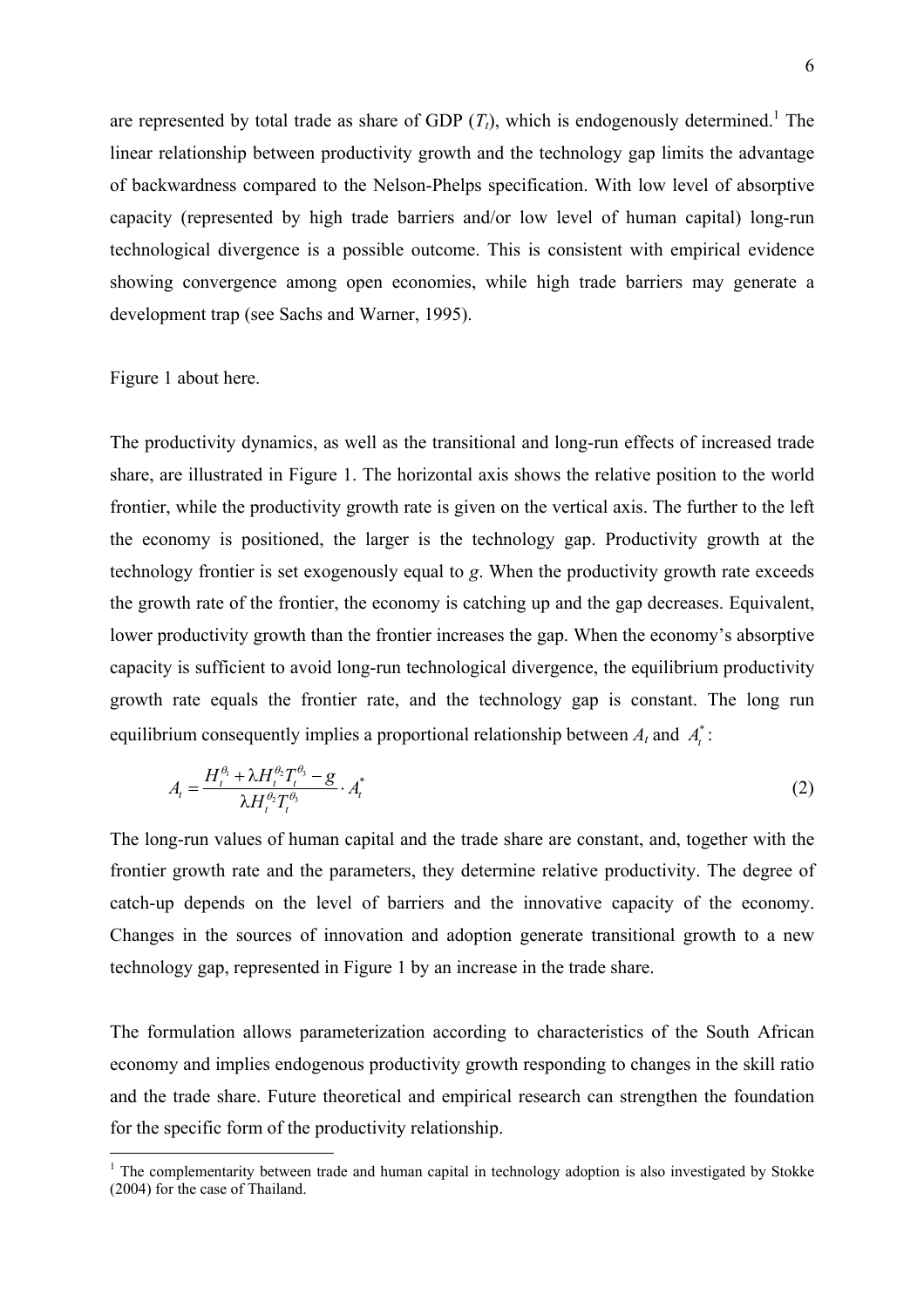## **3. The Ramsey growth model**

Calibrated general equilibrium models have been used in the Parente and Prescott (1994) tradition emphasizing barriers to capital accumulation (see for instance Chari et al., 1996; Restuccia, 2004). Technological change is exogenous as in the standard Solow model. Compared to this literature we focus on open economy mechanisms and the interaction between endogenous productivity and investment. The endogeneity of productivity growth with barriers to technology adoption is the essential aspect of this approach, and is based on Nelson and Phelps (1966) and Benhabib and Spiegel (1994, 2005). Open economy dynamics have been investigated by Ferreira and Trejos (2006) combining the Heckscher-Ohlin trade framework with a standard neoclassical model. Quantification of the model illustrates how protectionism may explain cross-country income and productivity differences. Similar results are found by Waugh (2007). While these analyses focus on the productivity effect from comparative advantage, we relate trade barriers to the adoption of foreign technology.

The productivity dynamics explained in the previous section are embedded in a growth model with general equilibrium effects. We assume standard intertemporal decision making of a representative firm and a representative household. The model captures a small open economy, and the growth pattern does not influence world prices or the world interest rate, which are exogenously given. The growth model describes an economy with macroeconomic stability, full employment of resources, and an open capital market. Some rigidity is built in with cost of investment adjustment, imperfect substitution between domestic and foreign goods, and imperfect substitution between sales to export markets versus domestic markets. But the overly flexibility in resource allocation motivates further research emphasizing domestic market imperfections.

Gross output  $(X_t)$  is defined as a Cobb-Douglas function of unskilled labor  $(Lu_t)$ , skilled labor  $(Ls_t)$  and capital  $(K_t)$ :

$$
X_t = A_t^{\alpha_1 + \alpha_2} L u_t^{\alpha_1} L s_t^{\alpha_2} K_t^{1 - \alpha_1 - \alpha_2}
$$
\n(3)

where labor augmenting technical progress  $(A_t)$  develops endogenously according to equation (1). The first order conditions equilibrate factor prices with the marginal productivities of each factor. Intermediate goods are employed according to a fixed coefficient. We assume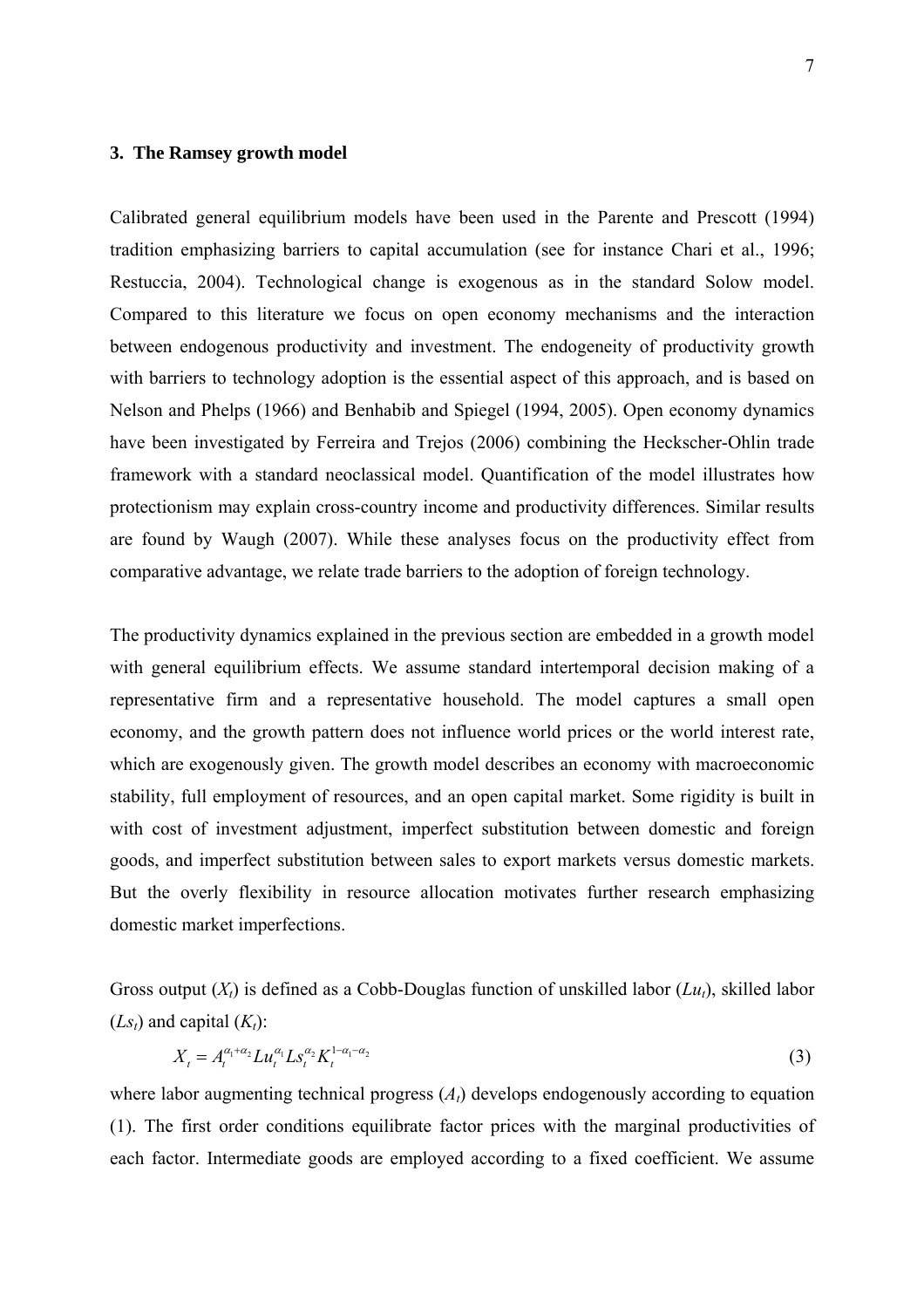imperfect substitution between producing for the domestic market and for the world market. The supply functions for exports  $(E_t)$  and domestic sales  $(D_t)$  are derived from maximizing current sales income subject to the constant elasticity of transformation (CET) function:

$$
Max \quad PD_t \cdot D_t + PWE_t(1-te_t) \cdot E_t \tag{4}
$$

$$
s.t. \quad X_t = ac[mc \cdot E_t^{\frac{1+\sigma_e}{\sigma_e}} + (1-mc)D_t^{\frac{1+\sigma_e}{\sigma_e}}]^{1+\sigma_e}
$$
\n
$$
(5)
$$

where  $\sigma_e$  is the constant elasticity of substitution between domestic and foreign markets. The parameters *ac* and *mc* are constant. The producer price is a composite of the exogenous world market price of export goods  $(PWE<sub>t</sub>)$  adjusted by export taxes  $(te<sub>t</sub>)$  and the endogenous domestic price  $(PD_t)$ .<sup>2</sup>

The representative firm makes its investment decision according to intertemporal profit maximization, subject to the accumulation of the capital stock over time:

$$
\max_{I,K} \sum_{t=1}^{\infty} (1+r)^{-t} \left[ Rk_t \cdot K_t - (P_t \cdot I_t + ADJ_t) \right] \tag{6}
$$

s.t. 
$$
K_{t+1} = K_t \cdot (1 - \delta) + I_t
$$
 (7)

where *r* is the exogenous world market interest rate,  $Rk_t$  is the capital rental rate,  $I_t$  is investments,  $ADJ_t$  is investment adjustment costs, and  $\delta$  is the rate of depreciation. Following the common practice in the literature, unit adjustment costs are specified as a positive function of the investment-capital ratio. Hence, total adjustment costs are given as:

$$
ADJ_t = a \cdot P_t \cdot \frac{I_t^2}{K_t} \tag{8}
$$

where *a* is a constant parameter. Total investment demand includes the adjustment costs.

Differentiating the intertemporal profit function with respect to  $I_t$  gives:

$$
q_t = P_t + 2 \cdot P_t \cdot a \cdot \frac{I_t}{K_t} \tag{9}
$$

This relationship says that the investor equilibrates the marginal cost of investment, which is given on the right hand side, and the shadow price of capital, *q*. Differentiating the same function with respect to  $K_t$  gives the following no-arbitrage condition:

<sup>&</sup>lt;sup>2</sup> The value added price  $(PV_t)$  is defined as  $PV_t = PX_t(1-ta) - P_t \cdot IO$ , where  $PX_t$  is the producer price, *ta* is the sales tax rate,  $P_t$  is the demand-side price level, and *IO* is the fixed input-output coefficient. Gross domestic product  $(GDP_t)$  is thus given as  $GDP_t = PV_t \cdot X_t$ .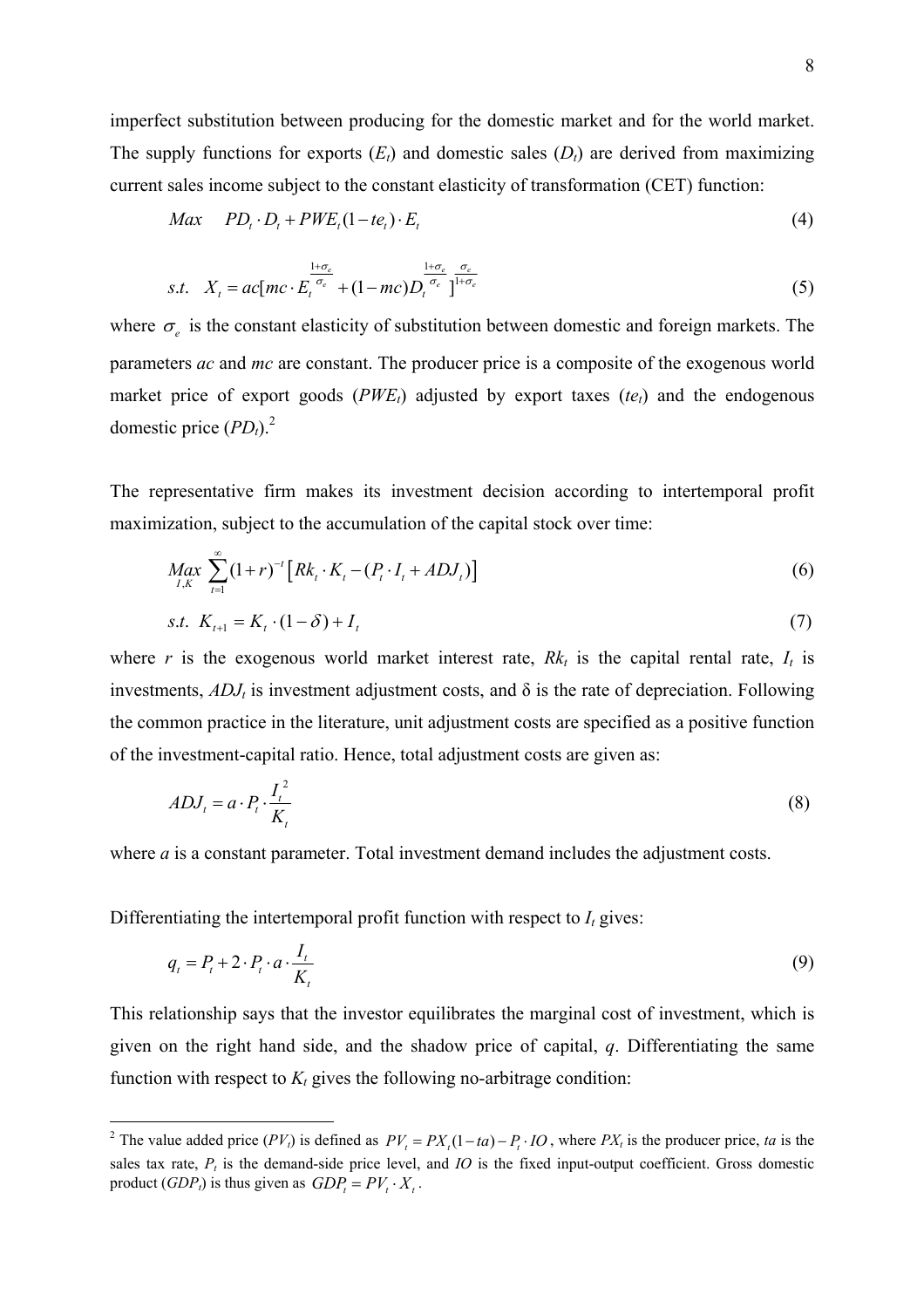$$
r \cdot q_{t-1} = Rk_t + a \cdot P_t \cdot \left(\frac{I_t}{K_t}\right)^2 - \delta \cdot q_t + \dot{q}_t
$$
\n(10)

Equation (10) states that the marginal return to capital must equal the interest payments on a perfectly substitutable asset with a value of  $q_{t-1}$ . The first term on the right-hand side is the capital rental rate, while the second term is the partial derivative of the adjustment cost function with respect to capital. The marginal return to capital must be adjusted by the depreciation rate and by the capital gain or loss,  $\dot{q}_t$ .

Investments can be financed through foreign borrowing, and the decisions about savings and investment can therefore be separated. The model includes a long-run restriction on foreign debt, and exports response to satisfy the intertemporal budget constraint. Foreign debt (*DEBT<sub>t</sub>*) is accumulated over time from trade deficits ( $FSAV_t$ ) and interest payments on outstanding debt:

$$
DEBT_{t+1} = DEBT_t \cdot (1+r) + FSAV_t \tag{11}
$$

$$
FSAV_t = PWM_t \cdot M_t - PWE_t \cdot E_t \tag{12}
$$

where  $M_t$  and  $PWM_t$  are imports and world price of imports, respectively.

The representative household receives income through the primary factors, while interest payments on its foreign debt are subtracted. There is no independent government sector, so public tax revenues (sales and trade taxes) are transferred to the household in the form of a lump sum. The household is forward-looking and maximizes an intertemporal utility function taking into account the current budget constraint for each period:

$$
Max \sum_{t=1}^{\infty} (1+\rho)^{-t} U(C_t)
$$
\n(13)

$$
s.t. P_t \cdot C_t = Y_t - SAV_t \tag{14}
$$

Assuming intertemporal elasticity of substitution equal to unity, the utility function is defined as  $U(C_t) = \ln C_t$ , where  $C_t$  is consumption in period *t*.  $Y_t$  is household income,  $SAV_t$  is private savings, and  $\rho$  is the positive rate of time preference. The utility maximization gives the Euler equation for optimal allocation of consumption over time:

$$
\frac{P_{t+1}C_{t+1}}{P_t C_t} = \frac{1+r}{1+\rho}
$$
\n(15)

Consumption growth depends on the interest rate, the time preference rate, and the price path.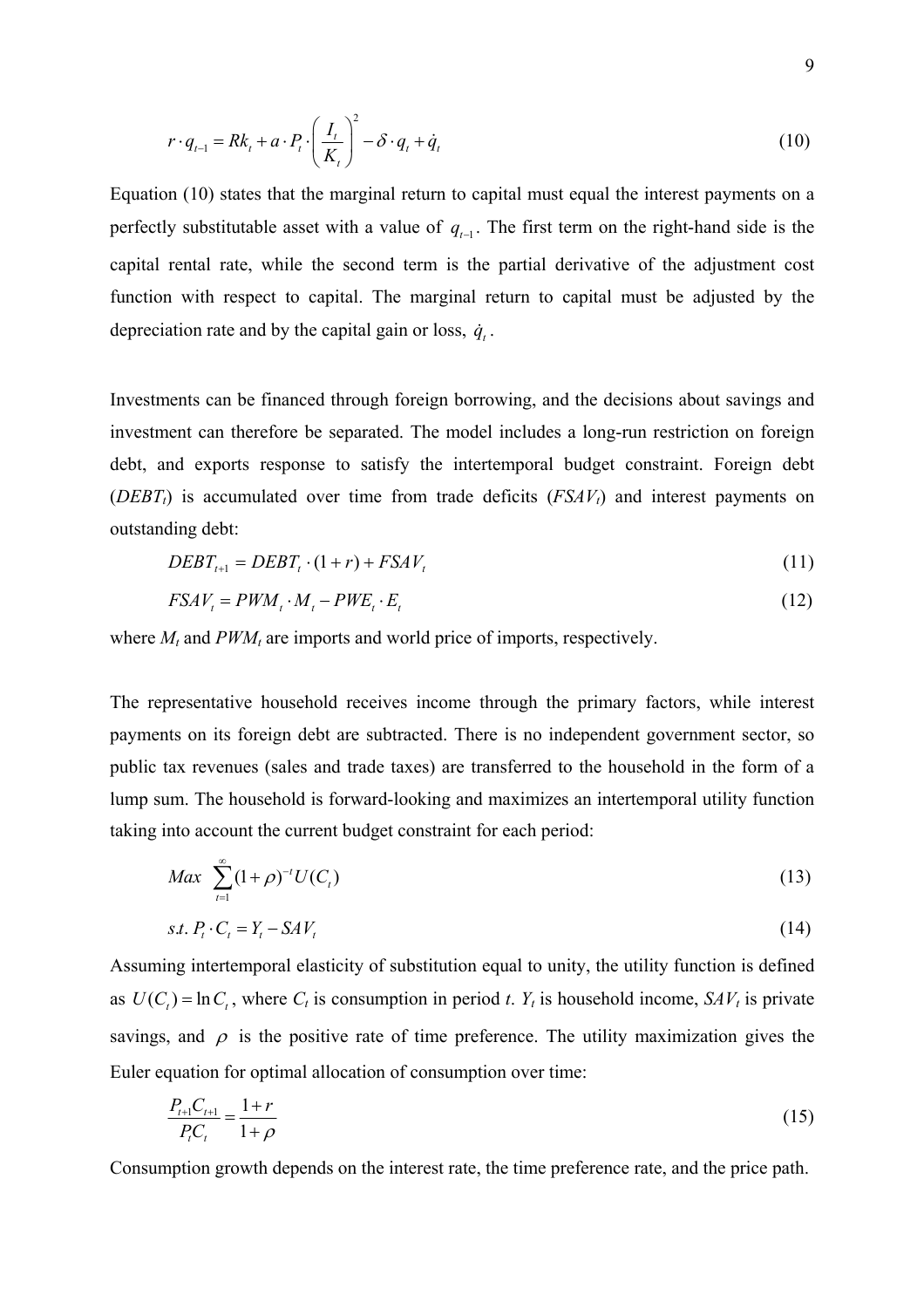We assume imperfect substitution between domestic and foreign goods, so the model consequently operates with a composite good. The demand functions for imports  $(M<sub>t</sub>)$  and domestic goods  $(D_t)$  are derived from minimizing current expenditure subject to the Armington function:

$$
Min\ PWM_t(1+tm_t)\cdot M_t + PD_t \cdot D_t \tag{16}
$$

$$
s.t. CCt = aa[ma \cdot M_t^{\frac{\sigma_m-1}{\sigma_m}} + (1-ma)D_t^{\frac{\sigma_m-1}{\sigma_m}}]_{\frac{\sigma_m-1}{\sigma_m-1}}
$$
(17)

where  $\sigma_m$  is the constant elasticity of substitution between domestic and foreign goods.  $CC_t$ represents total absorption of the composite good, including intermediate, consumption and investment demand. The parameters *aa* and *ma* are constant. The price level facing domestic agents  $(P_t)$  is a composite of the exogenous world market price of import goods  $(PWM_t)$ adjusted by import tariffs  $(tm_t)$  and the endogenous domestic price  $(PD_t)$ . A reduction in trade barriers (lower import tariffs) stimulates investment activities through less expensive investment goods from abroad.

With sufficient level of absorptive capacity, the long-run growth rate is exogenously given as  $g + n$ , where *g* is the frontier rate of labor augmenting technical progress and *n* is the labor supply growth rate. The growth rate of the capital stock and the foreign debt approaches the constant rate in the long run. Productivity growth equals the world frontier rate, and the technology gap is constant. These dynamics are consistent with the common understanding that differences in income and productivity levels are permanent, while differences in growth rates are transitory (Acemoglu and Ventura, 2002). The model reproduction of South African growth during 1960-2005 (explained in the next section) is of transitional character, and thus endogenous.

#### **4. Reproducing the growth path for South Africa**

The parameters of the model are set to reproduce the broad economic development in South Africa during the past decades. Starting out from a consistent data base in the base year 1998, we calibrate backward a growth path that is close to the observed real GDP growth during 1960-2005. To reproduce actual GDP growth, the initial levels of capital and productivity are scaled down compared to the steady state path. The scaling back serves as an exogenous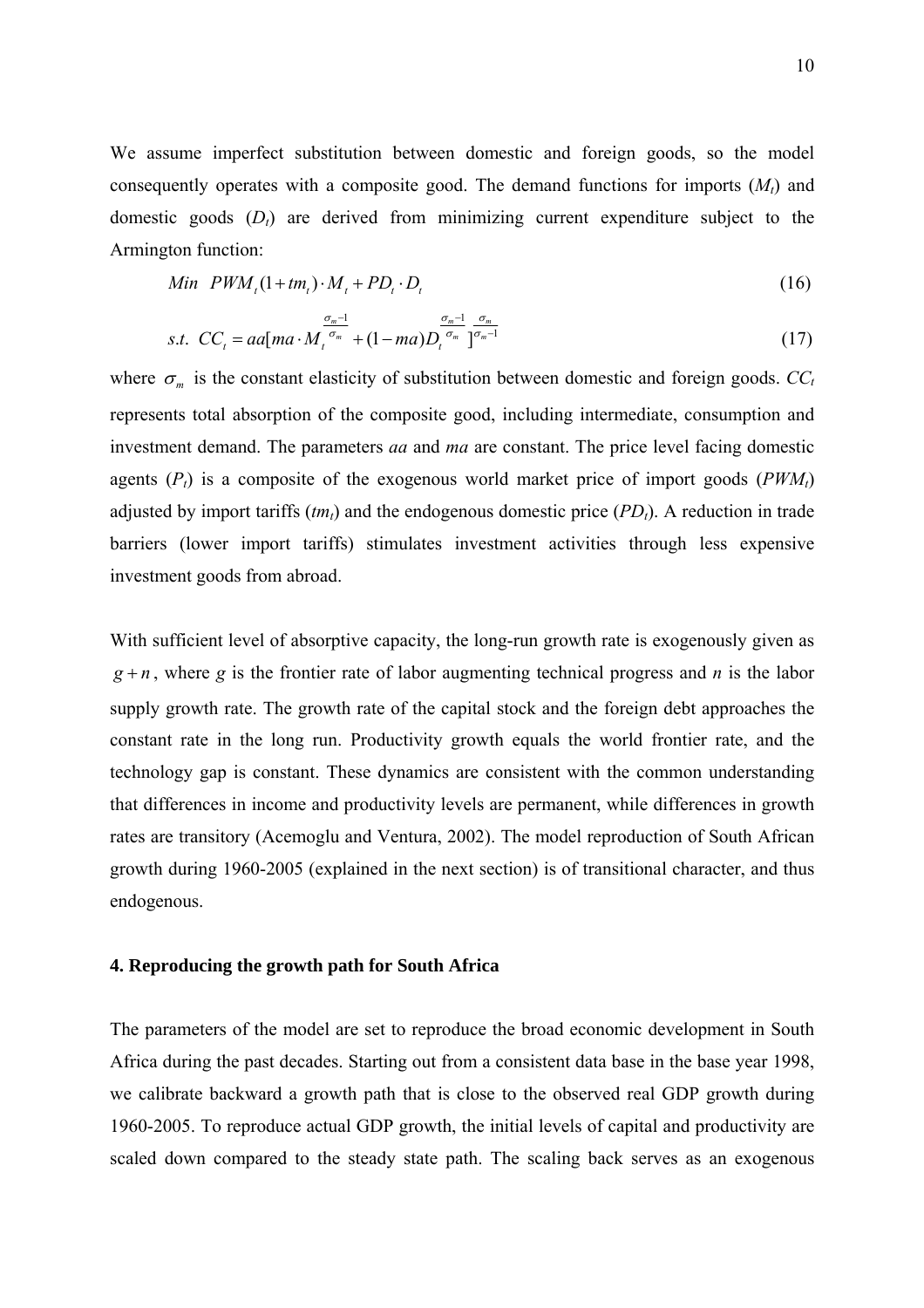shock that takes the economy outside the equilibrium long run path in 1960, and economic growth is driven by endogenous adjustment back to equilibrium growth. The model parameters are consistent with long run equilibrium, where the growth rate is assumed to equal 2% (1.3% technological progress rate and 0.7% labor growth).<sup>3</sup> The long run growth path must be consistent with the macroeconomic equilibrium as represented by the Euler equation:  $r = (1 + \rho)(1 + g + n) - 1$ , where  $g + n$  is the exogenous long-run growth rate. Appendix Table 1 gives an overview of selected calibrated parameters.<sup>4</sup>

The parameters of the productivity specification given in equation (1) are calibrated. The elasticity of productivity growth with respect to the trade share is given by the parameter  $\theta_3$ multiplied by the adoption share in productivity growth. In the model simulations the relative importance of technology adoption is endogenous and varies over time and across scenarios. Assuming an elasticity of productivity growth with respect to the trade share in the range 0.6- 0.9, we set  $\theta_3 = 1.3$ . An increase in the trade share of 10% points gives 0.2-0.4% point higher productivity growth when starting from the assumed steady state rate.<sup>5</sup> The magnitude of the effect is consistent with econometric estimates offered by Romalis (2007). He applies US tariff data as instruments for openness in developing countries, and shows that 10% points increase in the trade share generates 0.2-0.5% point higher GDP per capita growth rate. Cameron et al. (2005) examine the role of international trade (measured by total imports as share of output) for TFP growth in UK manufacturing industries during 1970-92. In their preferred specification 10% points increase in the import share gives about 1% point higher TFP growth.<sup>6</sup> Compared to this estimate, the elasticity of productivity growth with respect to the trade share applied in our model can be seen as conservative. Calibration of the other productivity parameters, as well as trade elasticities, is documented in the Appendix. In section 7 we investigate how the quantitative effects of trade barriers depend on key parameters.

1

<sup>3</sup> The assumption of 0.7% labor growth is consistent with data on average annual employment growth in South Africa during 1971-2005 (Quantec Research, 2007).

<sup>4</sup> Detailed documentation of the calibration and the 1998 Social Accounting Matrix is given in a separate appendix available from the authors.

<sup>5</sup> The calculation is based on trade shares in the range 0.3-0.6, which is consistent with the values in the model simulations.

<sup>&</sup>lt;sup>6</sup> This is calculated based on the coefficient on the interaction term between the import share and the technology gap in regression 2 in their Table 4. We proxy the average value of the technology gap by the average of the 1970 and 1992 value as reported in their Table 2.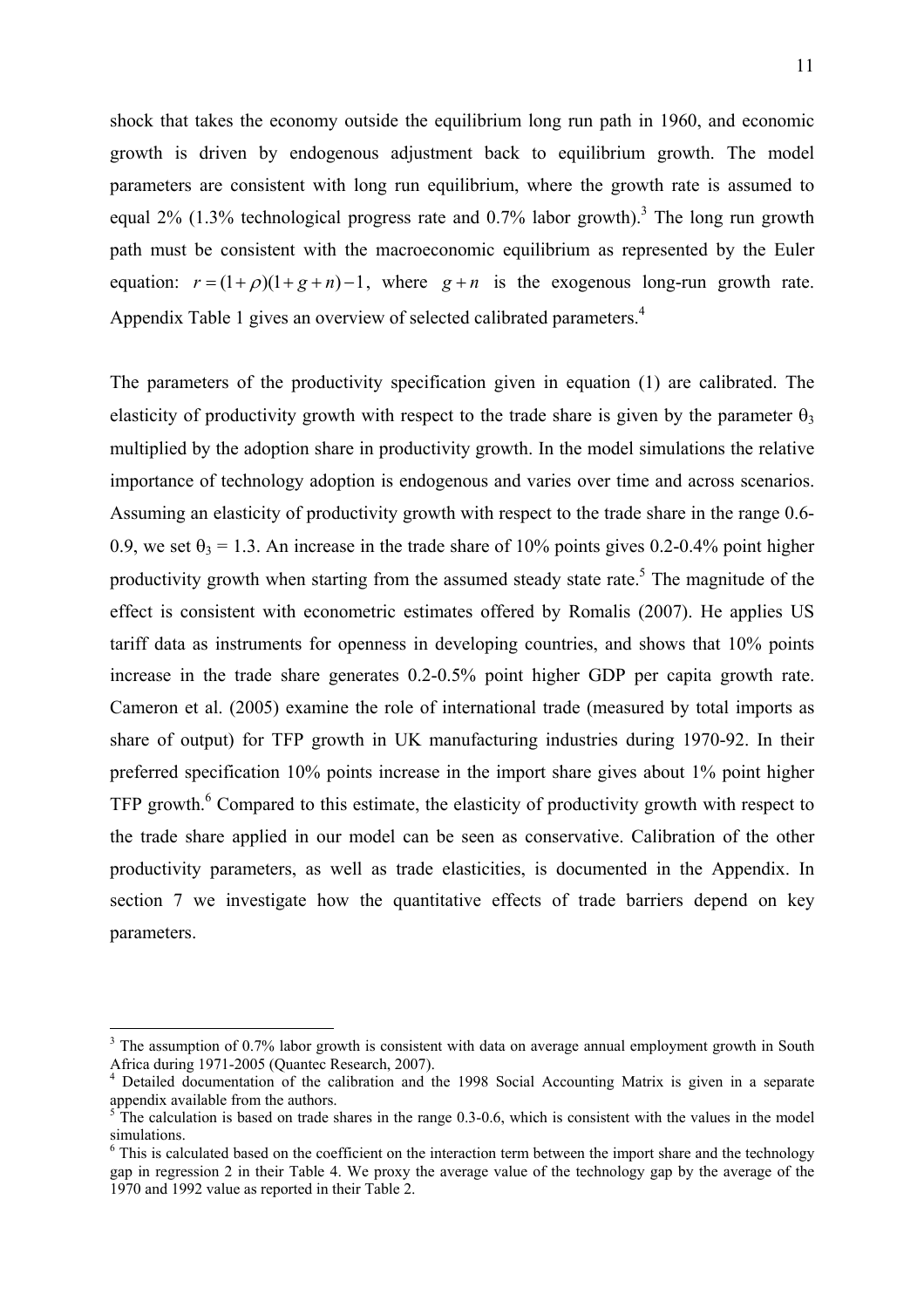The degree of openness and the human capital level is important to reproduce the actual growth path. The supply of different labor types is set according to data on employment shares by skill level (Quantec Research,  $2007$ ).<sup>7</sup> The share of unskilled workers in the total labor force declines from 78% to 44% during 1960-2005, and with a corresponding increase in the skilled labor share from 22% to 56%. The share of skilled workers in the labor force represents our measure of human capital in the productivity specification. An important element of the South African experience is the changing trade conditions over time, and in particular the sanctions and protectionism from the mid 1970s to the early 1990s. We capture the degree of trade barriers by calibrating a tariff equivalent level that reproduces the actual trade path (further explained in section 5 below).

Figure 2 shows how we track the actual growth rate as a steady decline in the model growth rate during 1961-90, followed by constant growth since 1990. The South African growth experience can be understood as neoclassical convergence, trade barriers and human capital affecting international spillovers, and endogenous interplay between productivity and investment profitability. While the initial high growth was driven by investment and profitability, the stagnation involved a drop in productivity growth due to reduced technology adoption and an associated fall in investment profitability. Sanctions and protectionism have served as barriers to productivity growth and investment, and the economy is not able to catch up with the frontier. Elimination of sanctions and trade liberalization have stimulated economic growth with reduced barriers post Apartheid.

Figure 2 about here.

1

## **5. Measuring trade barriers by tariff equivalent**

The general equilibrium model allows for measurement of the hard to measure protectionist factors affecting international trade. Given the growth projection we calibrate export and import taxes necessary to reproduce the observed export and import paths during 1960-2005. The development of terms of trade and real effective exchange rate are calibrated consistent

 $<sup>7</sup>$  The Quantec Research data separates between three labor types (unskilled, skilled and highly skilled). We label</sup> skilled and highly skilled workers as skilled. The supplies of skilled and unskilled labor are extended backwards to 1960 based on average growth rates during 1970-2005.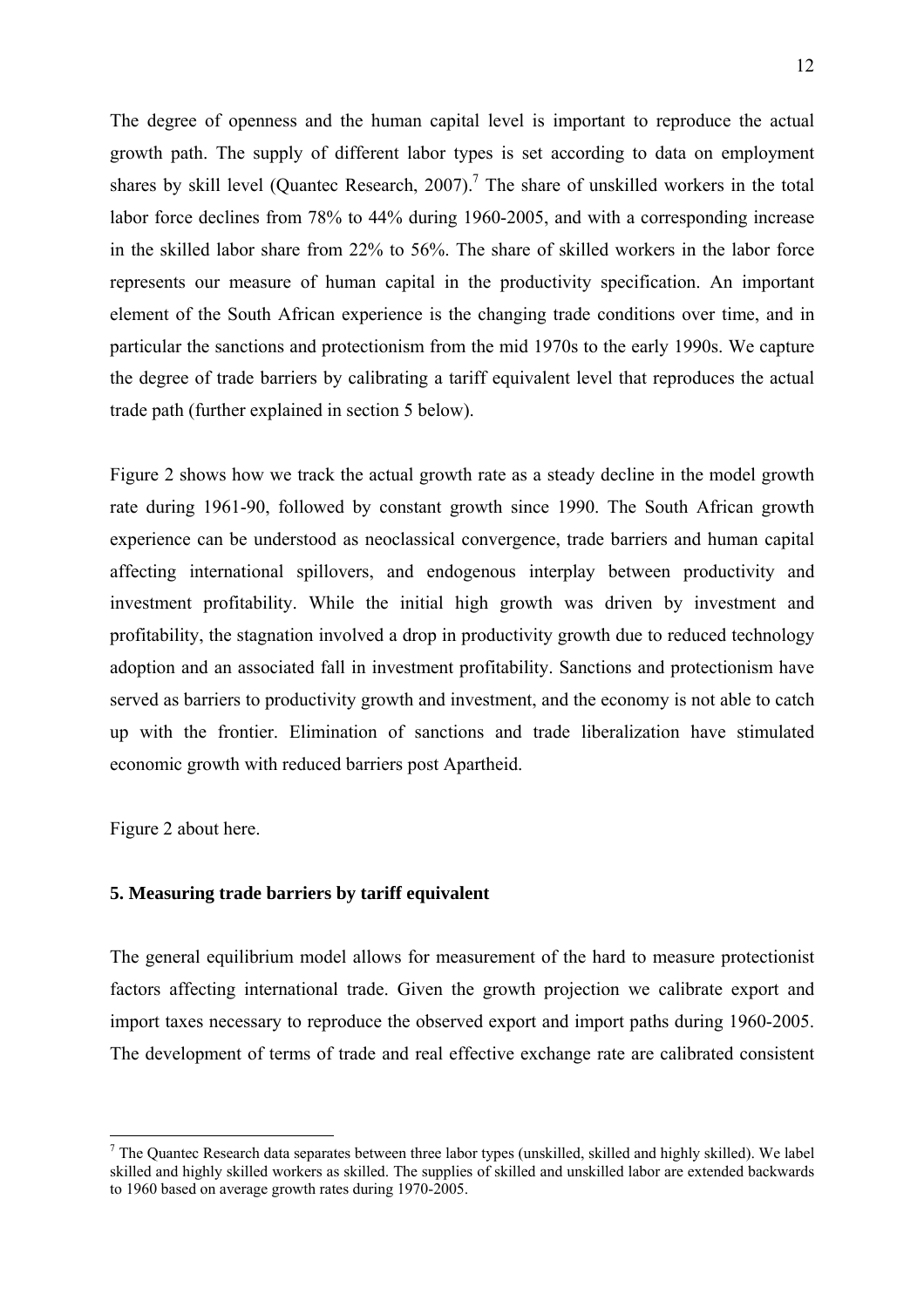with data to adjust for the impact of world price shocks on the trade level. $8$  Total trade taxes as share of trade represents our measure of openness. Figure 3 reports the reproduction of the trade path, while the tariff equivalent is illustrated in Figure 4.

Figure 3 and 4 about here.

While the tariff equivalent decreases during the 1960s, the slow growth of exports and imports in the 70s and 80s requires a gradual increase of the tariff-equivalent with a peak in the late 1980s of about 55%. After 1990 the removal of sanctions together with a gradual liberalization of the trade policy increased trade rapidly, reflected in the model by decreasing tariffs. The underlying paths of the export tax and the import tax are documented in a separate appendix available from the authors. To reproduce the actual import path the import tax is initially high, decreases during the 1960s, increases to a peak of about 65% in the late 1980s, and then decreases rapidly to 7% in 2005. The export tax is low during the 1960s, but to capture the slowdown in exports in the 1970s and 80s it is necessary to gradually increase the tax to about 45%. The export tax is also declining post Apartheid, but remains above 30% even in 2005 indicating that domestic conditions are holding back South African exports. Interestingly, the calibrated tariff paths are consistent with tariffs calculated from partial analyses of exports and imports with reasonable values of elasticities. The export function is assumed to depend on the world level of GDP and the real effective exchange rate, with elasticities set equal to  $1$ . The import function is assumed to depend on the South African GDP level and the real effective exchange rate, with elasticities set equal to 1.2 and -1.5, respectively.

Existing measures of openness in South Africa are scarce. A recent contribution by Edwards and Lawrence (2008) offers data on tariffs and surcharges since 1960. The development path (illustrated in their Figure 3) with liberalization in the 1960s, increasing protectionism since the mid 70s, peak in 1990, and liberalization since 1990, is consistent with our calibrated tariff equivalent measure of openness. Aron and Muellbauer (2002) develop an openness indicator for South Africa based on econometric estimation. Their model includes a measure of tariffs and surcharges, while the unobservable effect of sanctions and quotas are captured

1

<sup>&</sup>lt;sup>8</sup> The calibration is given in a separate appendix available from the authors.

<sup>&</sup>lt;sup>9</sup> The real effective exchange rate is defined as the nominal exchange rate times the foreign price level relative to the domestic price level, and is given by IMF (2006).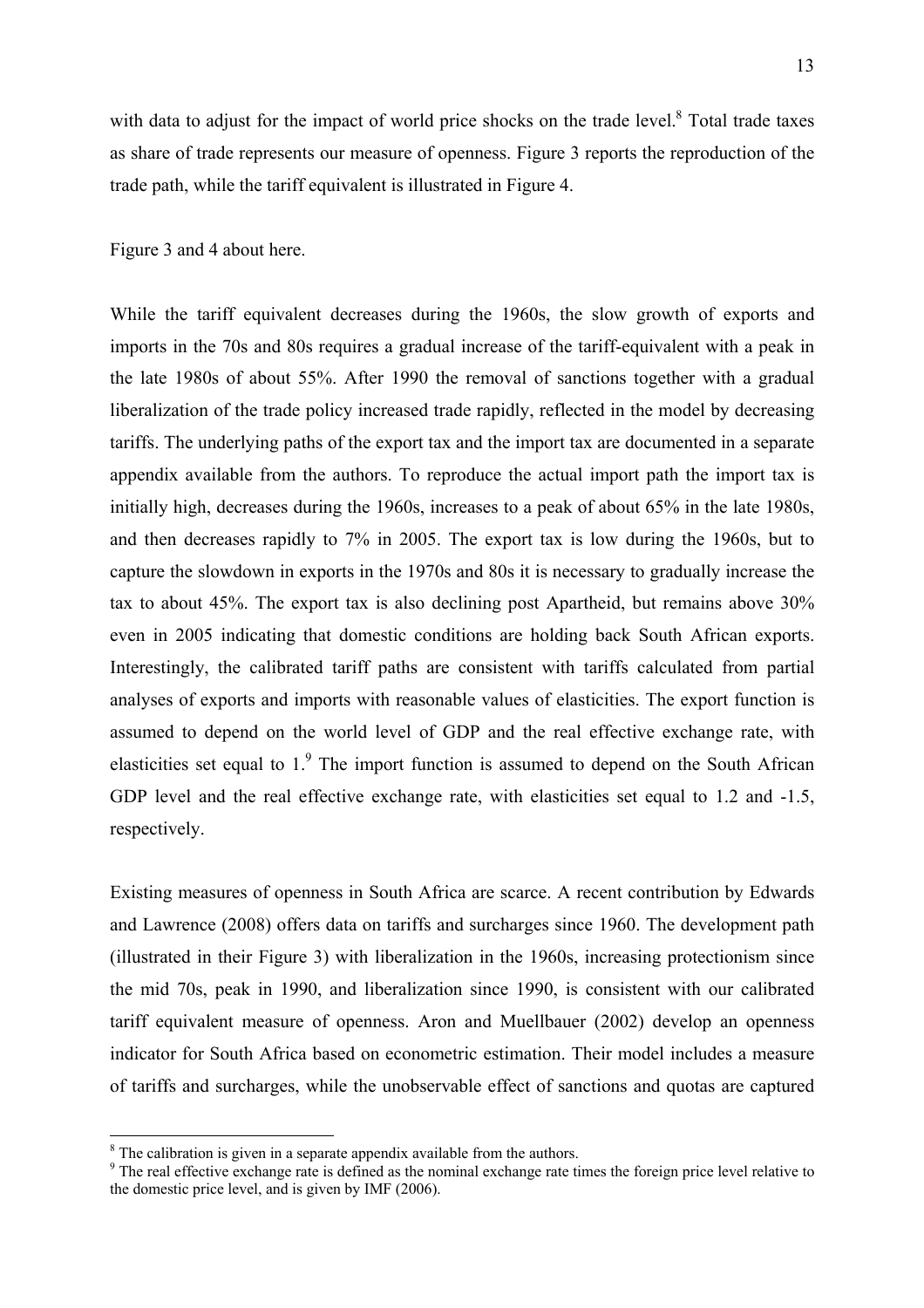by a non-linear stochastic trend. The indicator illustrates the changing degree of openness during 1970-2000 with increasing protectionism in the 70s, sanctions and protectionism in the 80s and trade liberalization after 1990. Compared to the analysis by Aron and Muellbauer our openness indicator takes into account that both imports and exports are held back by sanctions, covers a longer time period, and gives a more intuitive measure of openness (export and import tax as share of total trade).

#### **6. Quantification of the investment and productivity responses to openness**

The growth model allows a counterfactual analysis of the role of international trade and thereby a quantification of the growth effect of trade barriers. Changing trade policy barriers over time leads to prolonged transitional growth. As explained in section 5, we have calibrated a tariff-equivalent growing from the late 60s and with a peak in the late 1980s to reproduce the actual trade and growth path. Eliminating the rise in the tariff-equivalent during the period of sanctions and protectionism, we can simulate the economic development in a more open economy. In the experiment, the import tax decreases gradually from about 60% in 1960 to 7% in 2005, while the export tax decreases from 5% in 1960 and remains equal to zero from 1966. This implies a gradual decrease in the tariff equivalent level (gradual trade liberalization), as illustrated in Figure  $4^{10}$ . The average tariff rate during 1960-2005 equals 16%, down from 38% along the reference path reproducing the actual growth in South Africa.

The new GDP growth path is shown in Figure 5 below. Given the investment and productivity links to openness assumed, the analysis shows that South Africa could have avoided some of the decline in the growth rate. The sanctions and protectionism have contributed to more costly investment goods and less technology adoption and consequently held back economic growth. In the counterfactual open economy scenario the average trade share during 1980- 2005 is 25% points higher than along the reference path. Productivity growth increases, and the period of technological stagnation is avoided. As seen from Figure 6, the economy catches up relative to the world technology frontier. Relative productivity increases from 33% to 41%, and generates a long-run productivity gap of about 8% points between the two scenarios. Investment profitability is stimulated by less expensive foreign capital goods and higher

 $\overline{a}$ 

<sup>&</sup>lt;sup>10</sup> The tariff equivalent equals the sum of the export tax and the import tax, weighted by the export and import shares of total trade, respectively. During the first years the export and import tax are equal in the two scenarios, but since the weights are endogenous, the tariff equivalent is somewhat higher in the open economy scenario.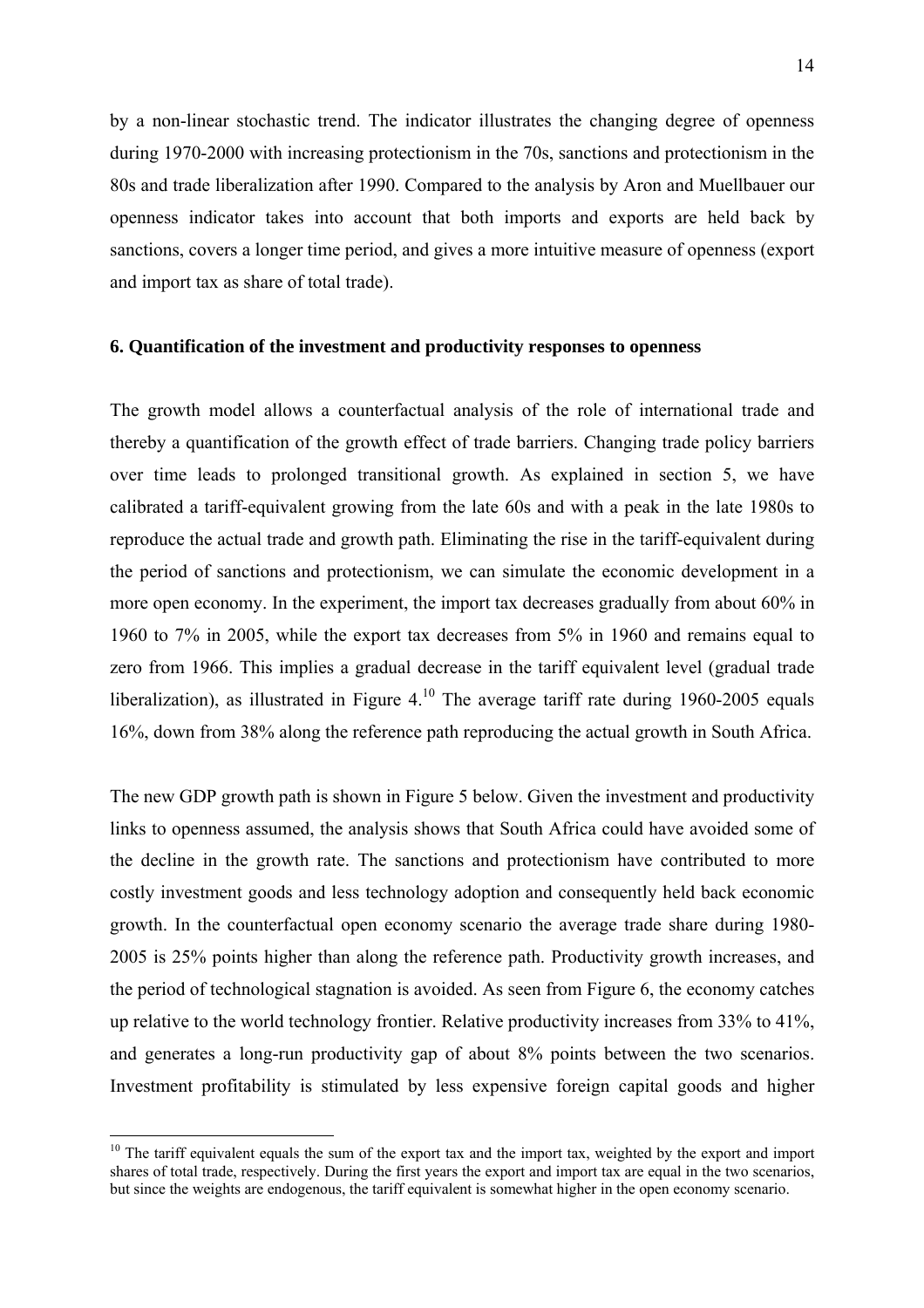productivity growth. The quantification shows that investments are raised by nearly 50% compared to the reference path with sanctions and protectionism. The growth effect adds up to a rather large permanent income gap between the two scenarios. The model predicts that the 2005 level of real GDP is 35% higher when trade barriers are eliminated.

## Figure 5 and 6 about here.

The quantitative effects reported above are comparable to econometric studies. The relationship between trade share and GDP is the key issue. Given our parameterization, the tariff liberalization increases the trade share by about 25% points on average for the 'effect period' after 1980. The higher trade share is associated with an increase in the 2005 end of period GDP by 35%. The cross-country analysis of Frankel and Romer (1999) finds that an increase in the trade share by 1% point raises the income level by 2%. By comparison a 1% point higher trade share leads to 1.4% higher GDP in our model. Romalis (2007) studying developing countries, finds that 10% point increase in the trade share raises the GDP per capita growth rate by 0.2-0.5% point. Our numbers imply that 10% point higher trade share translates into about 0.3% point higher GDP per capita growth rate during transition.

The model clarifies how the timing and expectation of trade policy can generate a complicated dynamic pattern of response. In our setting, future trade liberalization is expected and influences current investment and production decisions. Gradual trade liberalization gives an immediate drop in both the investment rate and the trade share compared to the reference path. Current investments are postponed since investors will take advantage of cheaper imported investment goods in the future. In addition, higher expected productivity with a more open economy increases the expected profitability of future investments and contributes to lower initial investment rate. Over time the profitability of capital accumulation increases, and the 2005 investment rate is higher in the open economy scenario. Gradual trade liberalization has a similar effect on foreign trade. The initial trade share falls by 2% points, mainly driven by lower export share. When cheaper foreign goods and lower export taxes are expected in the future, current trade is held back. Over time the trade share increases, and is about 25% points higher than along the calibrated South Africa path.

Our main interest is a clarification of the vehicles from openness to growth, the endogenous adjustment of productivity and investment. To separate different channels of effects we run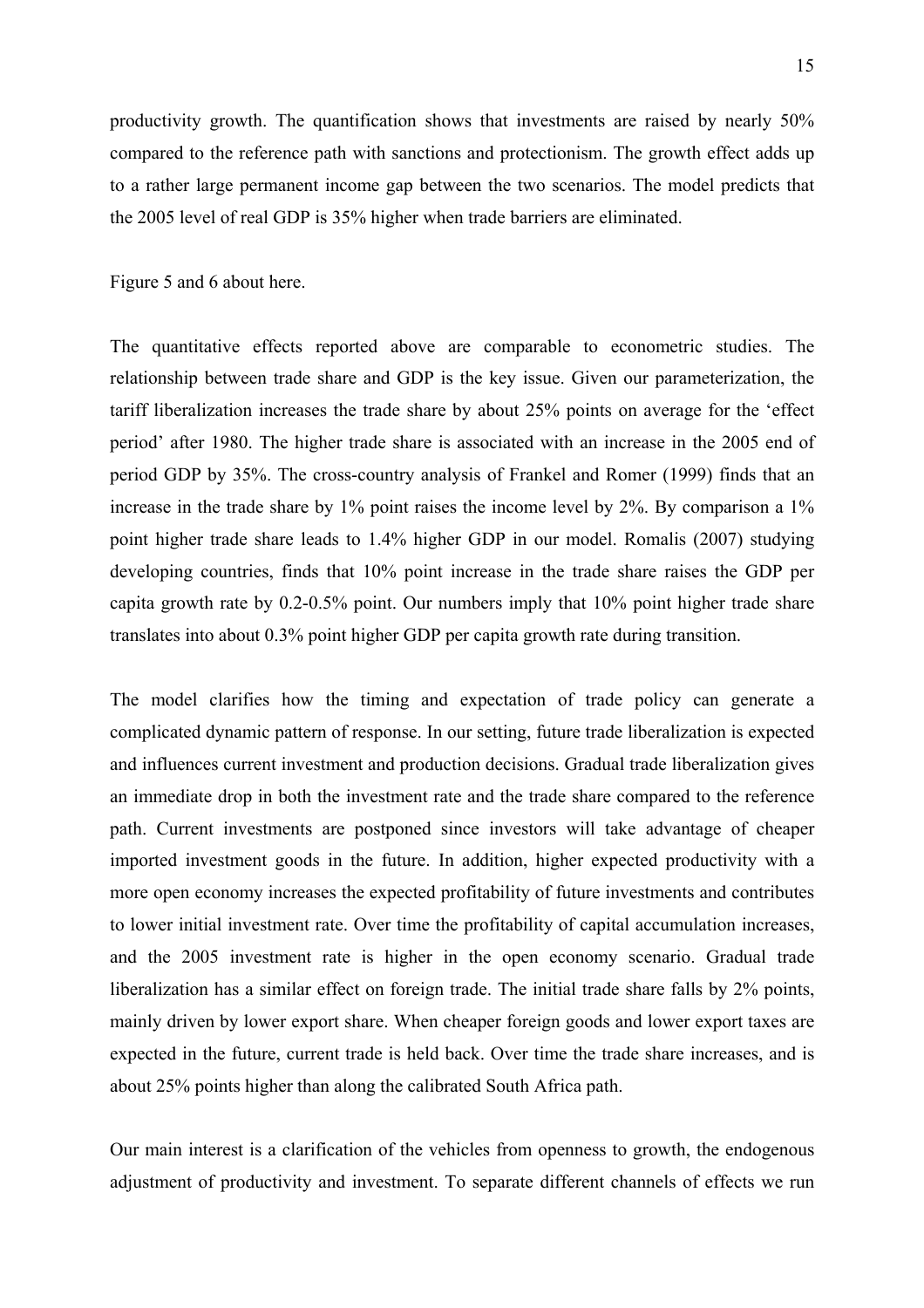counterfactual experiments with exogenous productivity growth and compare the quantitative effects of reduced tariffs to the results with endogenous productivity growth.<sup>11</sup> The share of the effects of reduced tariffs on GDP, investment, and the trade share working via the productivity channel are illustrated in Table  $1<sup>12</sup>$ 

### Table 1 about here.

1

The effect of trade liberalization on capital investments works via two channels. First, lower tariffs imply less expensive foreign capital goods. Second, a more open economy benefits from technology adoption and has higher productivity level, which in turn increases the profitability of investments. As seen from Table 1, the increase in the 2005 real investment level of 50% is reduced to 17% when the productivity effect is not included. This implies that 2/3 of the investment response to trade liberalization is due to increased productivity. This is the induced capital accumulation effect highlighted by Hulten (2001).

The effect of trade liberalization on long-run GDP works via three channels. First, more openness reduces the cost of adopting foreign technology by limiting the trade barriers to technology transfer, and productivity growth increases (the direct productivity effect). Second, lower tariffs imply less expensive foreign capital goods, which generates more capital accumulation (the direct investment effect). Third, trade liberalization increases GDP growth indirectly through the endogenous interplay between productivity and investment profitability. As seen from Table 1, about 2/3 of the increase in real GDP comes from higher productivity, working either directly or indirectly in interaction with investment profitability. To separate the direct productivity effect from the induced capital accumulation effect, we calculate the long-run GDP effect of trade liberalization without the interaction effect.<sup>13</sup> The broad conclusion is that the openness effect on growth is divided between 1/3 directly via

 $11$  Along the South African reference path productivity growth is stagnant and about equal to the growth rate at the frontier. In the exogenous productivity scenario we therefore assume productivity growth equal to the frontier rate so that the reference path is similar in the two experiments.

<sup>&</sup>lt;sup>12</sup> Given our focus on international spillover for productivity growth, the feedback from investment to productivity is limited. Investment here basically influences productivity through the composition of the capital stock with respect to domestic and foreign investment goods. As seen from Table 1, the trade/GDP response to lower tariffs is roughly independent of the investment response. The analysis below consequently concentrates on the indirect effect of productivity on capital investment.

<sup>&</sup>lt;sup>13</sup> This calculation is based on the capital path from the exogenous productivity scenario and the productivity path implied by the trade share in the exogenous productivity scenario.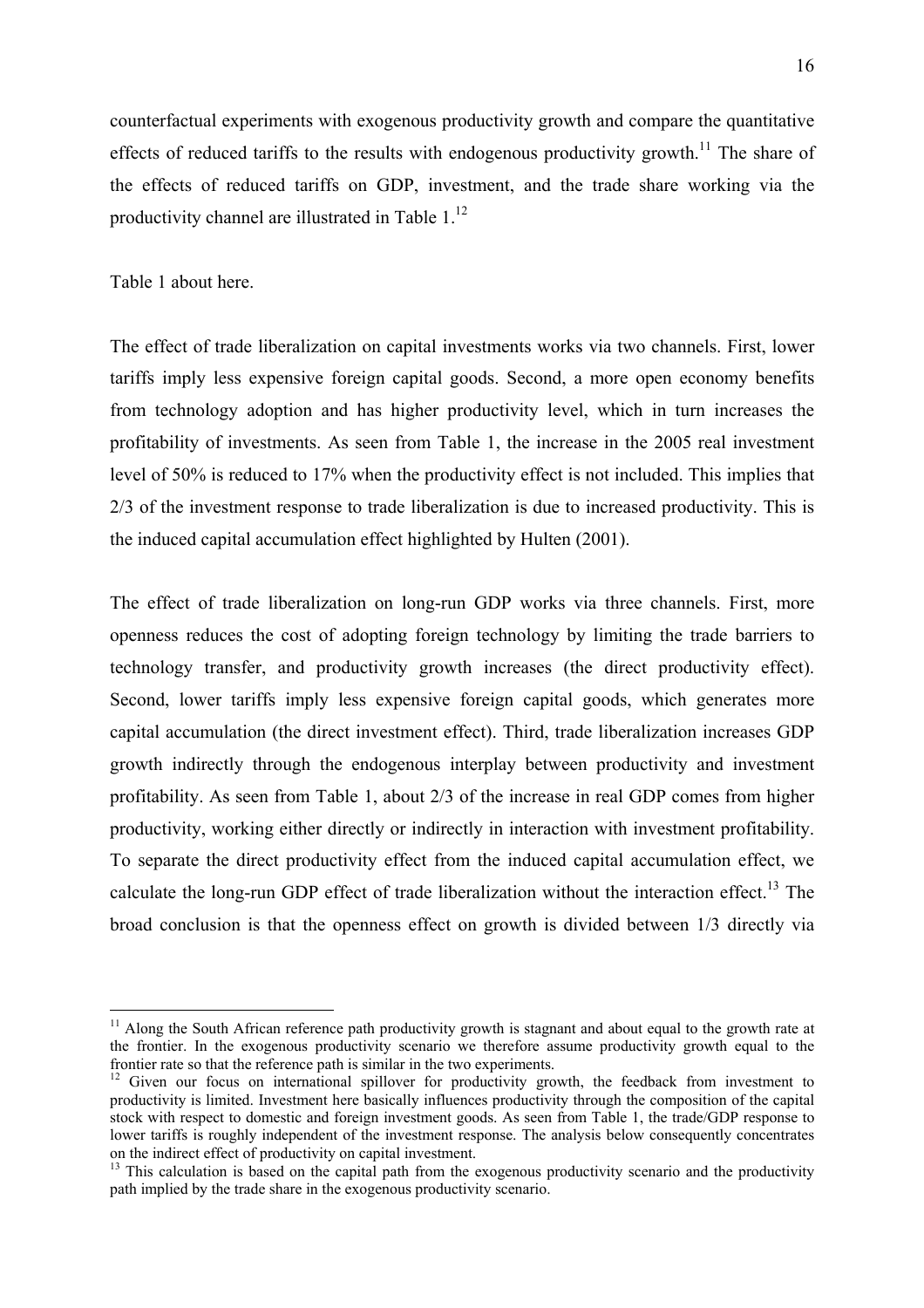investment, 1/3 directly via productivity and 1/3 indirectly via the productivity effect on investment profitability.

#### **7. Robustness tests**

The quantitative results reported in the previous section obviously depend on parameter values, in particular trade and productivity elasticities. In the base-run simulations the elasticity of substitution between domestic and foreign goods  $(\sigma_m)$  is assumed to equal 3, while the elasticity of substitution between domestic markets and export markets ( $\sigma$ <sub>c</sub>) is set to 2 (consistent with empirical estimates documented in the Appendix). The elasticity of productivity growth with respect to the trade share is given by the parameter  $\theta_3$  multiplied by the share of adoption in productivity growth. We set  $\theta_3 = 1.3$ , giving an elasticity in the range 0.6-0.9 (broadly consistent with available econometric estimates documented in section 4). Below we investigate how the quantitative effects of trade barriers depend on these parameter values.

Table 2 shows how the quantitative results change with the level of trade elasticities. A low elasticity of substitution implies that it is hard to substitute between domestic and foreign goods, as well as between domestic and foreign markets. Trade is therefore kept relatively high also along the reference path with an increasing tariff equivalent. The lower the elasticity of substitution, the smaller the quantitative effects of reducing trade barriers (the difference between a closed and an open economy is reduced). With trade elasticities equal to 1.5 we observe technological catch-up in both scenarios, and the difference in degree of catch-up is 5% points, compared to 8% points in the base run scenario with higher elasticities. The 2005 level of real GDP is 24% (rather than 35%) higher in the more open economy. With high elasticity of substitution (equal to 4.5 for imports and 2.5 for exports) trade is reduced more when the tariff equivalent increases, which means that the degree of catch-up is held back along the reference path (and the economy even diverges). The quantitative effects of reduced tariffs are larger than in the low elasticity scenario.

Table 2 about here.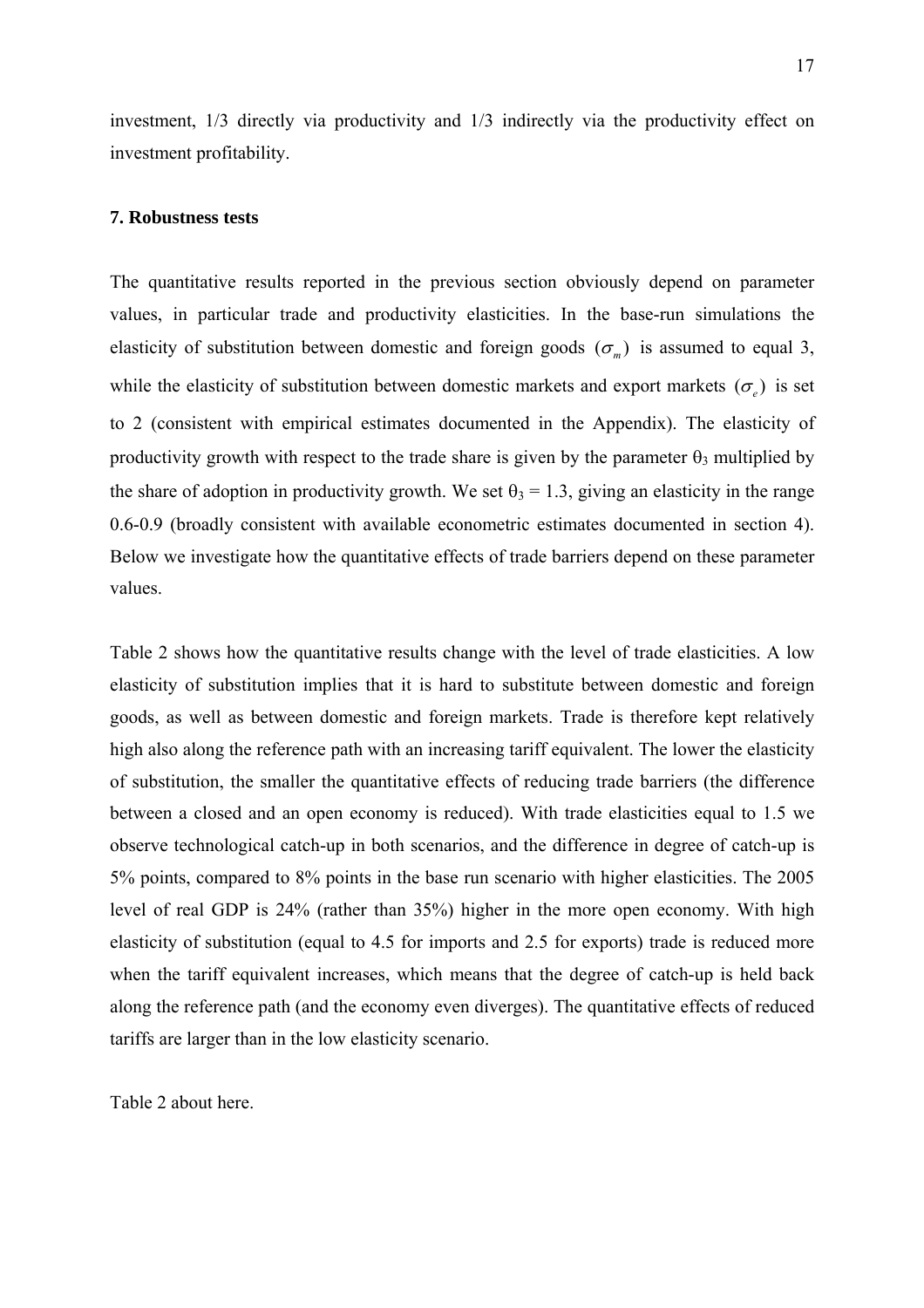Table 3 shows how the elasticity of productivity growth with respect to the trade share  $(\theta_1)$ alters the quantitative effects of trade barriers. A lower value of  $\theta_3$  means that the impact of changes in the trade share on productivity growth is smaller. If the trade share increases with 1%, the technology adoption part of productivity growth increases with  $\theta_3$ %. During international isolation the trade share decreases and productivity growth is held back. The lower the value of  $\theta_3$ , the smaller is the negative effect of isolation on productivity growth and the higher is the degree of catch-up. Hence, the quantitative effects of trade barriers are lower the lower the elasticity of productivity growth with respect to the trade share. With low (0.8) and high (1.8) values of  $\theta_3$ , the increase in the 2005 real GDP level due to a more open economy is 26% and 43%, respectively, compared to 35% in the base run scenario.

Table 3 about here.

Independent of the values of trade and productivity elasticities the relationship between the trade share and GDP is quite robust. As illustrated in the bottom row of Tables 2 and 3, the GDP effect of an increase in the trade share of 1% point is in the range 1.0-1.7% (compared to 1.4% with the preferred values of elasticities). The decomposition of the effects of trade liberalization is fairly stable across different parametrizations. The importance of the productivity channel for the investment response to lower tariffs remains high and lies in the range 54-72% (compared to 66% with the preferred values of elasticities). Higher productivity (working either directly or indirectly as an induced capital accumulation effect) contributes to 50-75% of the increase in GDP. The endogenous interaction between productivity and investment profitability (the third channel of growth) accounts for 26-40% of the long-run GDP effect of trade liberalization (compared to about 33% with the preferred values of elasticities).

### **8. Concluding remarks**

The analysis addresses the relationship between trade and growth using South Africa as a case study. We offer identification and quantification of the channels of effects using a Ramsey growth model extended to capture catching up and barriers to growth. The econometric literature has estimated the effect of trade barriers for economic growth, but has not clarified the endogenous adjustment of foreign trade, investment and productivity. We show how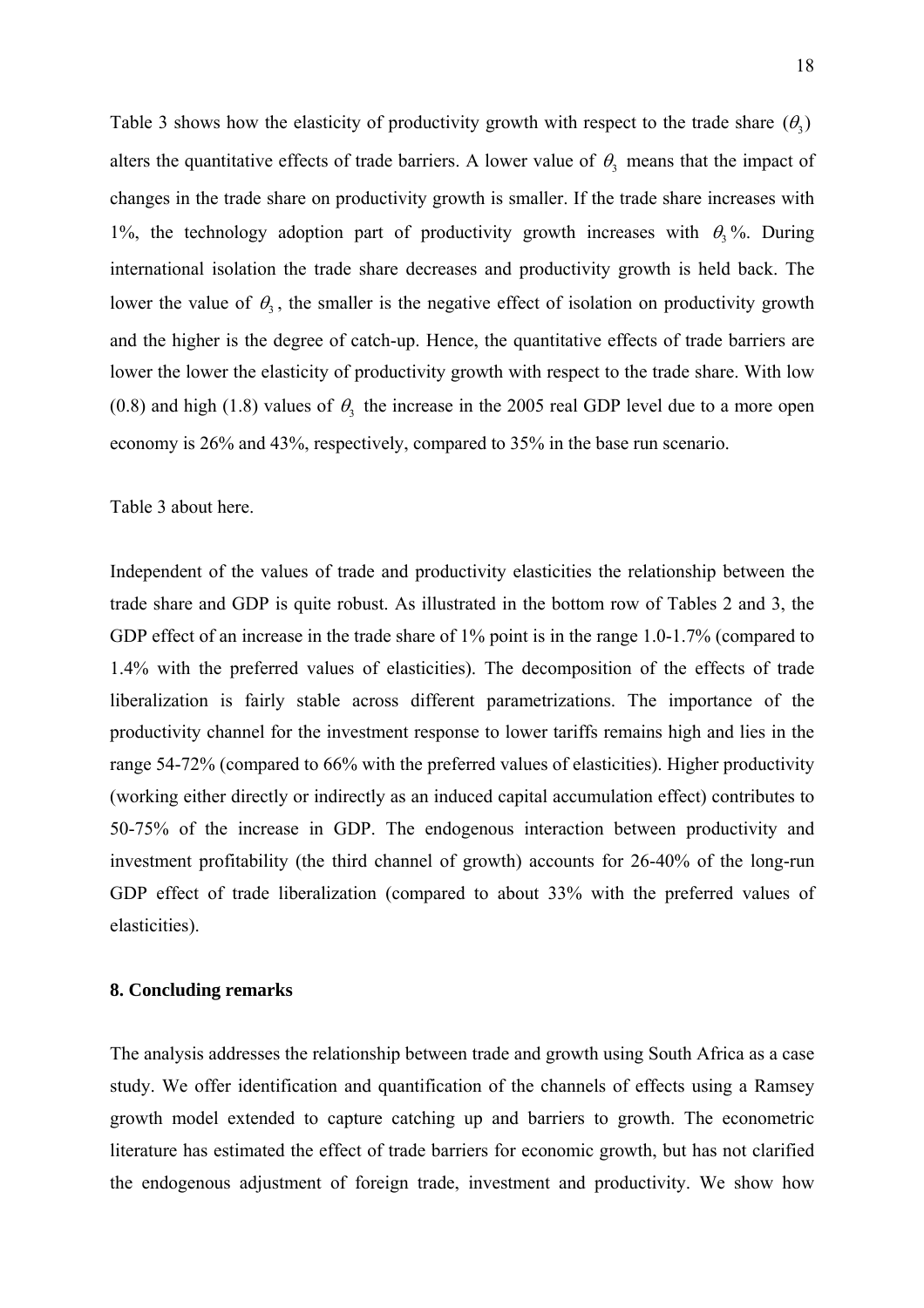investment and productivity interact and respond to change of openness based on calibration. Due to international sanctions against the Apartheid regime and a complex system of import quotas the degree of protectionism cannot be measured directly. Based on the model we offer an openness index by calibrating a tariff equivalent that reproduces the actual trade path during 1960-2005.

The growth model allows a counterfactual analysis of the role of international trade and thereby a quantification of the growth effect of trade barriers. The quantification emphasizes investment and productivity as channels to growth. The effects of openness are analyzed by gradual elimination of the rise in the tariff equivalent. This counterfactual experiment raises the trade share by about 25% points and leads to an increase in the 2005 end of period GDP by 35%. The robustness of the result is investigated and the GDP-effect is in the range of 25- 40% within standard parameterization. The implied relationship between trade share and GDP is consistent with recent econometric studies. Given the productivity mechanism assumed, a more open economy reduces the cost of technology adoption and contributes to higher degree of technological catch up. Separating the effects of openness between investment and productivity we find that about 2/3 of the increase in GDP is due to increased productivity (including the induced capital accumulation effect). By decomposing the growth channels we find that the openness effect on long-run GDP is divided between 1/3 directly via investment, 1/3 directly via productivity and 1/3 indirectly via the productivity effect on investment profitability. Robustness tests show how the quantitative results depend on parameter values, in particular trade and productivity elasticities. The broad conclusion holds over a wide range of parameter values.

The quantitative results of the analysis reflect the growth potential assuming well-functioning domestic markets taking advantage of international spillovers. South African growth under new rule has been reluctant and there is widespread disappointment about the recent growth results. The lack of growth response to more openness and human capital points to domestic market imperfections beyond the growth constraints discussed in this paper. The econometric analysis of Aghion, Fedderke, Howitt, Kularatne and Viegi (2008) indicates that competition may be important for the foreign spillover channel in South Africa, which is consistent with the analysis of domestic competition conditions by Aghion, Braun and Fedderke (2008). Our model calibration approach can be extended in this direction in further analysis of how domestic market imperfections hold back the potential gains from openness identified here.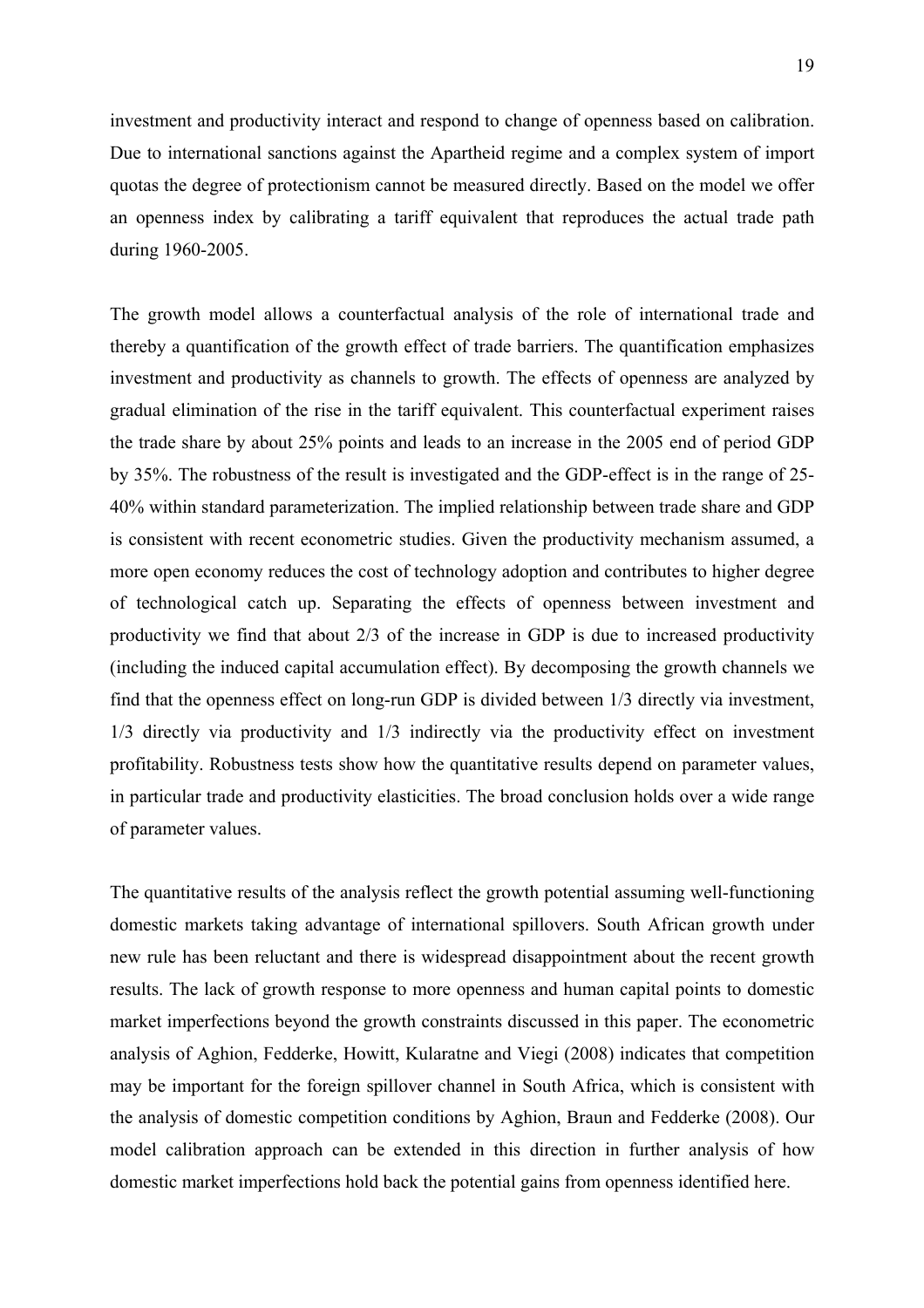#### **References**

- Acemoglu, D., Ventura, J., 2002. The world income distribution. Quarterly Journal of Economics 117, 659-694.
- Aghion, P., Fedderke, J., Howitt, P., Kularatne, C., Viegi, N., 2008. Testing creative destruction in an opening economy: The case of South African industries. Mimeo. Department of Economics, Harvard University.
- Aghion, P., Braun, M., Fedderke J., 2008. Competition and productivity growth in South Africa. Economics of Transition 16, 4, 741-768.
- Aghion, P., Howitt, P., 2006. Appropriate growth policy: A unifying framework. Joseph Schumpeter Lecture. Journal of the European Economic Association 4, 2-3, 269-314.
- Alcala, F., Ciccone, A., 2004. Trade and productivity. Quarterly Journal of Economics 119, 613-646.
- Aron, J., Muellbauer, J., 2002. Interest rate effects on output: evidence from a GDP forecasting model for South Africa. IMF Staff papers 49, 185-213.
- Benhabib, J., Spiegel, M., 1994. The role of human capital in economic development: Evidence from aggregate cross-country data. Journal of Monetary Economics 34, 2,143-173.
- Benhabib, J., Spiegel, M., 2005. Human capital and technology diffusion. In: Aghion, P., Durlauf, S. (Eds), Handbook of Economic Growth, vol.1A. North-Holland: Amsterdam; p. 935-966.
- Cameron, G., 2005. The sun also rises: Productivity convergence between Japan and the USA. Journal of Economic Growth 10, 387-408.
- Cameron, G., Proudman, J., Redding, S., 2005. Technological convergence, R&D, trade and productivity growth. European Economic Review 49, 775-807.
- Caselli, F., Coleman, J., 2006. The world technology frontier. American Economic Review 96, 3, 499-522.
- Chari, V., Kehoe, P., McGrattan, E. 1996. The poverty of nations: A quantitative investigation. NBER Working Paper No. 5414.
- Coe, D., Helpman, E., Hoffmeister, A., 1997. North-South R&D spillovers. Economic Journal 107, 134-149.
- Coleman, W., 2005. Terms-of-trade, structural transformation, and Japan's growth slowdown. Mimeo. Duke University.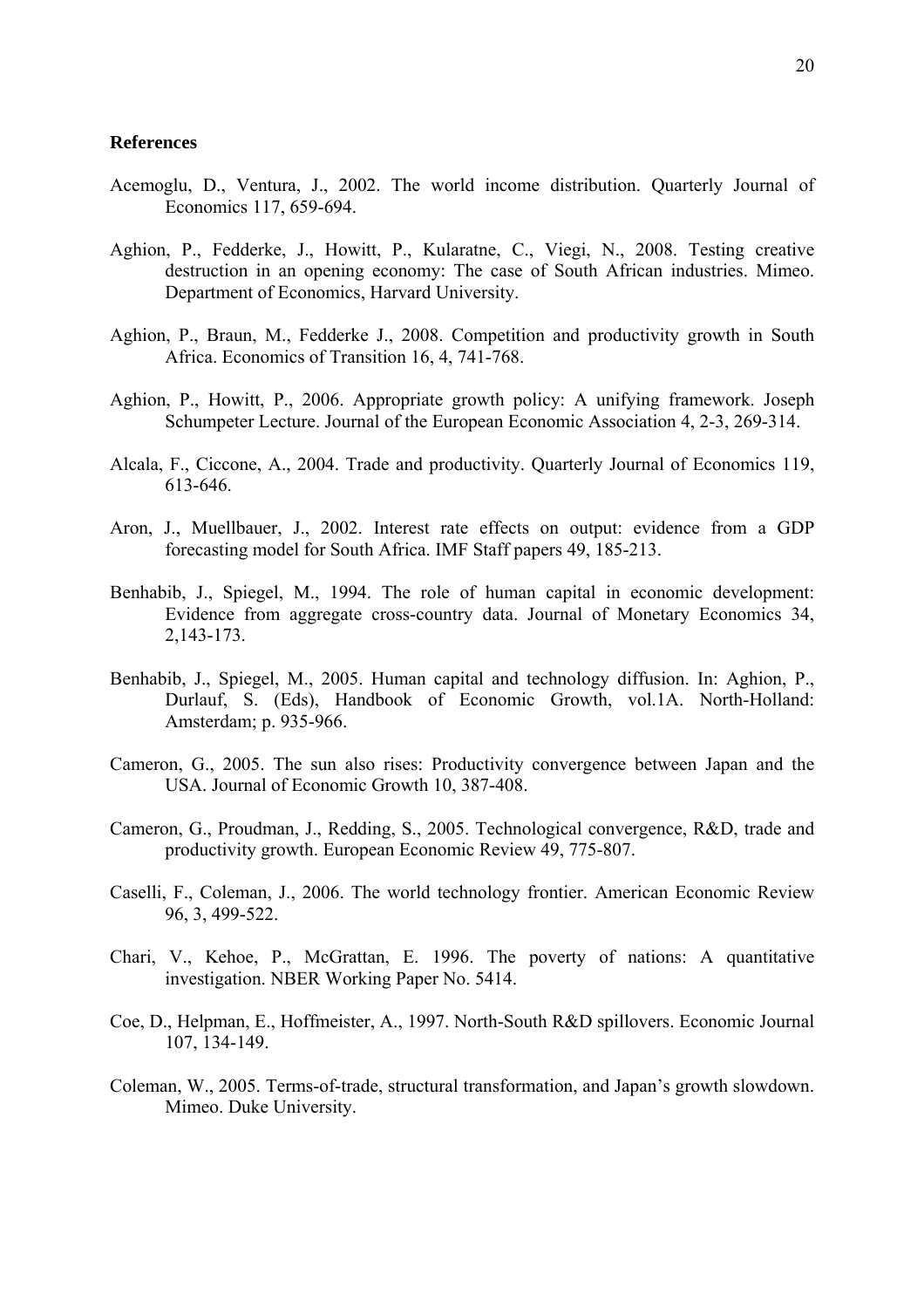- Diao, X., Rattsø, J., Stokke, H., 2005. International spillovers, productivity growth and openness in Thailand: An intertemporal general equilibrium analysis. Journal of Development Economics 76, 2, 429-450.
- Diao, X., Rattsø, J., Stokke, H., 2006. Learning by exporting and structural change: A Ramsey growth model of Thailand. Journal of Policy Modeling 28, 3, 293-306.
- Duarte, M., Restuccia, D., 2007. The structural transformation and aggregate productivity in Portugal. Portuguese Economic Journal 6, 1, 23-46.
- Edwards, L., Lawrence, R., 2008. South African trade policy matters: Trade performance and trade policy. Economics of Transition 16, 4, 585-608.
- Fedderke, J., 2005. Technology, human capital and growth: Evidence from a middle income country case study applying dynamic heterogeneous panel analysis. Mimeo. ERSA, University of Witwatersrand.
- Ferreira, P., Trejos, A., 2006. On the output effects of barriers to trade. International Economic Review 47, 4, 1319-1340.
- Frankel, J., Romer, D., 1999. Does trade cause growth? American Economic Review 89, 3, 379-399.
- Gerschenkron, A., 1962. Economic Backwardness in Historical Perspective. Belknap Press of Harvard University Press: Cambridge MA.
- Gibson, K., 2003. Armington elasticities for South Africa: Long- and short-run industry level estimates. TIPS Working Paper 12, 2003.
- Griffith, R., Redding, S., Van Reenen, J., 2004. Mapping the two faces of R&D: Productivity growth in a panel of OECD industries. Review of Economics and Statistics 86, 4, 883- 895.
- Hansson, P., Henrekson, M., 1994. What makes a country socially capable of catching up? Weltwirtschaftliches Archiv 130, 4, 760-783.
- Harding, T., Rattsø, J., 2009. Industrial labor productivities and tariffs in South Africa: Identification based on multilateral liberalization reform. Mimeo. Oxford University and Norwegian University of Science and Technology.
- Hausmann, R., Klinger, B., 2008. South Africa's export predicament. Economics of Transition 16, 4, 609-637.
- Hausmann, R., Rodrik, D., Velasco, A., 2008. Growth diagnostics. In: Stiglitz, J., Serra, N. (Eds), The Washington Consensus Reconsidered: Towards a New Global Governance. Oxford University Press: New York; p. 324-355.
- Hertel, T., Hummels, D., Ivanic, M., Keeney, R., 2007. How confident can we be of CGEbased assessments of Free Trade Agreements? Economic Modelling 24, 611-635.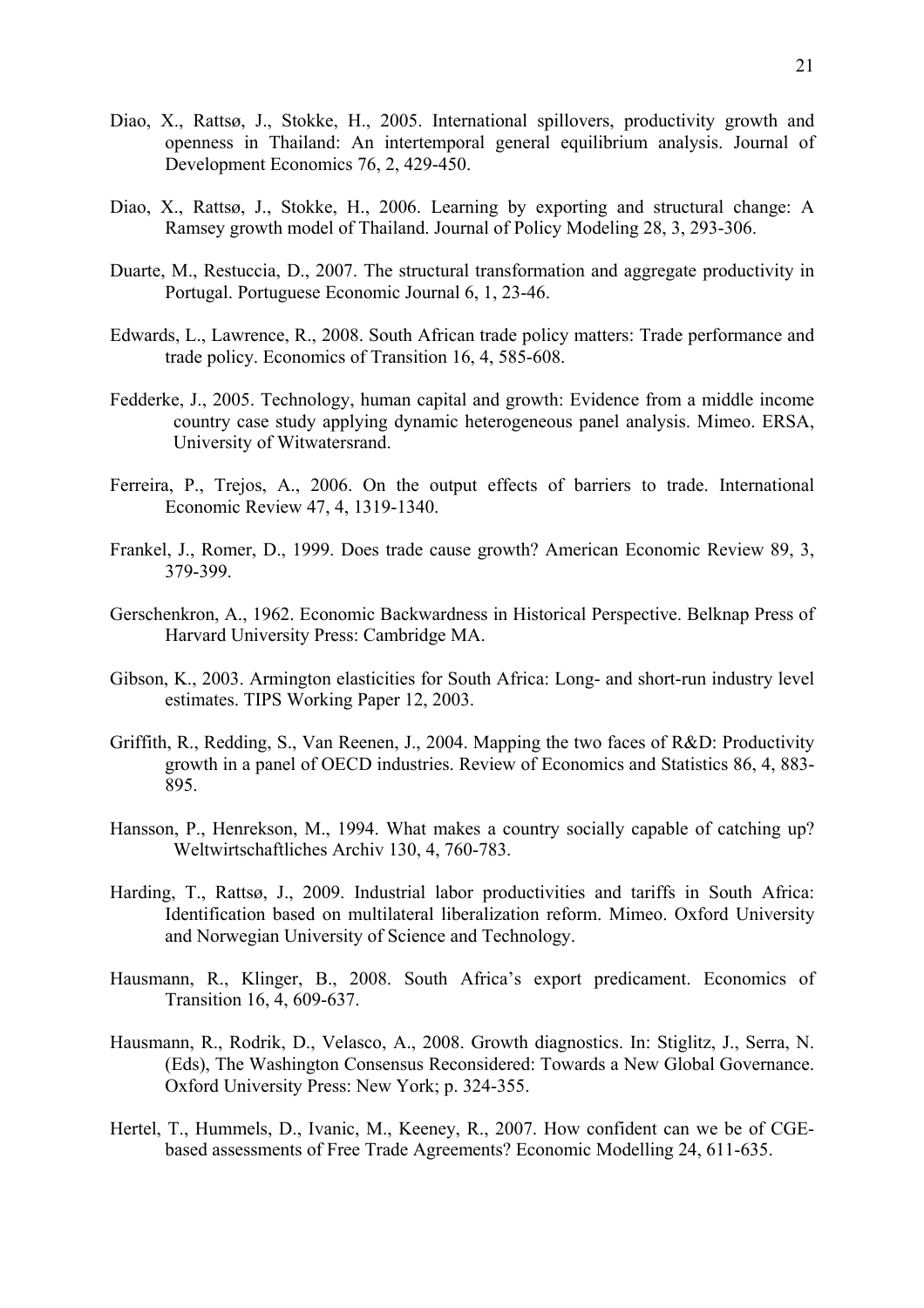- Hulten, C., 2001. Total Factor Productivity: A short biography. In: Hulten, C., Dean, E., Harper, M. (Eds), New Developments in Productivity Analysis. University of Chicago Press: Chicago; p. 1-54.
- IDC, 1997. Empirical estimation of elasticities in IDC's general equilibrium model (IDCGEM). Technical Series No. TS2/1997. Industrial Development Corporation, South Africa.
- International Monetary Fund, 2006. International Financial Statistics Yearbook. IMF: Washington DC.
- Klenow, P., Rodriguez-Clare, A., 2005. Externalities and growth. In: Aghion, P., Durlauf, S. (Eds), Handbook of Economic Growth, vol.1A. North-Holland: Amsterdam; p. 817- 861.
- Liu, J., Arndt, C., Hertel, T., 2004. Parameter estimation and measures of goodness of fit in a global general equilibrium model. Journal of Economic Integration 19, 626-649.
- Lucas, R., 2007. Trade and the diffusion of the industrial revolution. NBER Working Paper No. 13286.
- Nelson, R., Phelps, E., 1966. Investment in humans, technology diffusion and economic growth. American Economic Review 56, 1/2, 69-75.
- Ngai, L. Rachel, 2004. Barriers and the transition to modern growth. Journal of Monetary Economics 51, 1353-1383.
- Parente, S., Prescott, E., 1994. Barriers to technology adoption and development. Journal of Political Economy 102, 298-321.
- Parente, S., Prescott, E., 2005. A unified theory of the evolution of international income levels. In: Aghion, P., Durlauf, S. (Eds), Handbook of Economic Growth, vol.1B. North-Holland: Amsterdam; p. 1371-1416.
- Pritchett, L., 2000. Understanding patterns of economic growth: Searching for hills among plateaus, mountains, and plains. World Bank Economic Review 14, 2, 221-250.
- Quantec Research, 2007. RSA Standardised Industry Database (www.quantec.co.za).
- Rattsø, J., Stokke, H., 2007. A growth model for South Africa. South African Journal of Economics 75, 4, 616-630.
- Restuccia, D., 2004. Barriers to capital accumulation and aggregate total factor productivity. International Economic Review 45, 1, 225-238.
- Rodriguez, F., Rodrik, D., 2001. Trade policy and economic growth: A skeptic's guide to the cross-national evidence. In: Bernanke, B., Rogoff, K. (Eds), Macroeconomics Annual. MIT Press and NBER: Cambridge MA.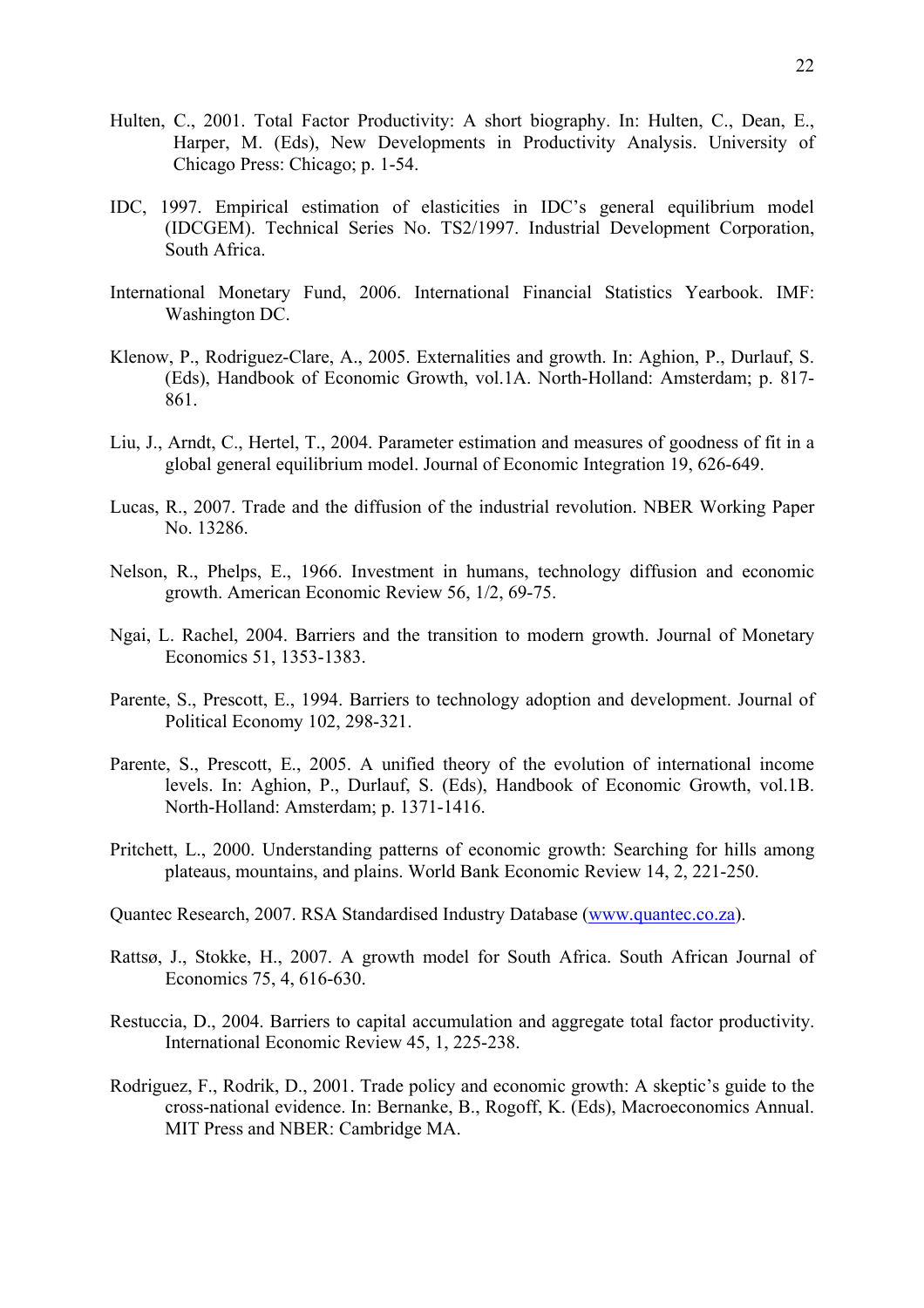- Rodrik, D., 2008. Understanding South Africa's economic puzzles. Economics of Transition 16, 4, 769-797.
- Romalis, J., 2007. Market access, openness and growth. NBER Working Paper No. 13048.
- Sachs, J., Warner, A., 1995. Economic convergence and economic policies. NBER Working Paper No. 5039.
- Senhadji, A., Montenegro, C., 1999. Time series analysis of export demand equations: A cross-country analysis. IMF Staff Papers 46, 3, 259-273.
- Stokke, H., 2004. Technology adoption and multiple growth paths: An intertemporal general equilibrium analysis of the catch-up process in Thailand. Review of World Economics 140, 1, 80-109.
- Vandenbussche, J., Aghion, P., Meghir, C., 2006. Growth, distance to frontier and composition of human capital. Journal of Economic Growth 11, 97-127.
- Waugh, M., 2007. International trade and income differences. Mimeo. Department of Economics, University of Iowa.

0o0o0o0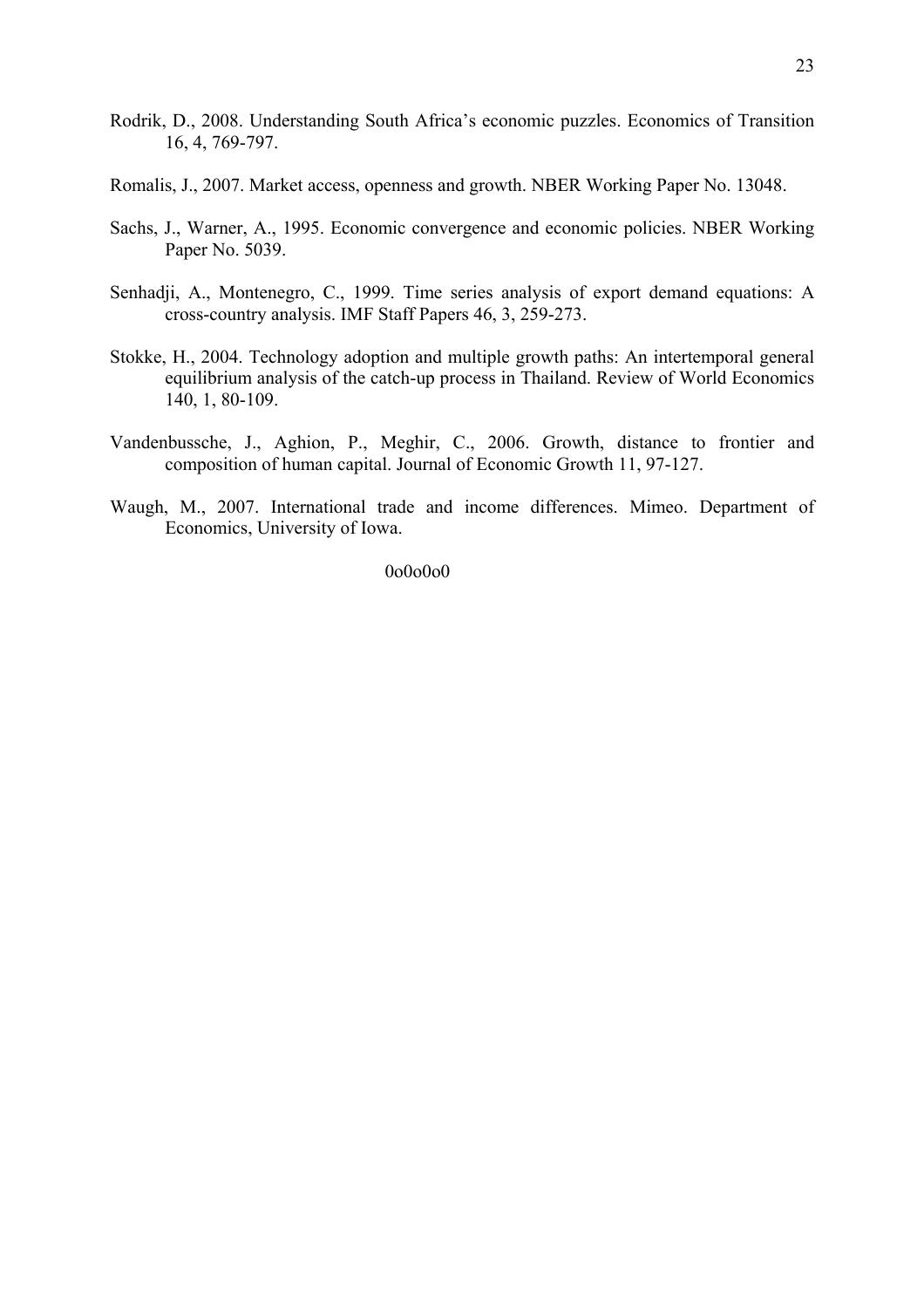#### **Appendix: Calibration of trade and productivity elasticities**

Productivity growth is given by equation (1) in section 2:

$$
\hat{A}_t = H_t^{\theta_1} + \lambda H_t^{\theta_2} T_t^{\theta_3} \left( 1 - \frac{A_t}{A_t^*} \right)
$$

1

where *H* is the human capital level (measured by the skill ratio), *T* is total trade as share of GDP, and  $A/A^*$  is the productivity level relative to the world technology frontier. The elasticity of productivity growth with respect to the trade share is given by the parameter  $\theta_3$ multiplied by the adoption share in productivity growth. We assume  $\theta_3 = 1.3$ , which gives an elasticity of productivity growth with respect to the trade share in the range 0.6-0.9. As documented in section 4, this is consistent with available econometric estimates.

The elasticity of productivity growth with respect to the skill ratio is given by  $\theta_1$  multiplied by the innovation share plus  $\theta_2$  multiplied by the adoption share. We set  $\theta_1 = \theta_2 = 0.6$ , which gives an elasticity of 0.6. If the skill ratio increases with 1%, productivity growth increases with 0.6%, and the effect works via both innovation and technology adoption. This implies that an increase in the skill ratio of 10% points gives 0.2-0.35% point higher productivity growth when starting from the assumed steady state rate  $(1.3\%)$ .<sup>14</sup> In an analysis of 19 OECD countries during 1960-2000 Vandenbussche et al. (2006) find that human capital (measured by the share of the adult population with some tertiary education) stimulates TFP growth, and that the positive effect of human capital decreases with the distance to the technological frontier. Evaluated at the average technology gap among the OECD countries in the analysis  $(A/A^* = 0.74)$  their results imply that 10% points higher skill ratio generates about 1% point higher TFP growth rate.<sup>15</sup> The smaller magnitude of effect assumed in our analysis  $(0.2 -$ 0.35% point) seems reasonable since South Africa is further from the technological frontier.

The effect of the technology gap on productivity growth is given as  $\frac{\partial A}{\partial (A/A^*)} = -\lambda H^{\theta_2} T^{\theta_3}$  $\hat{a}$ /  $\frac{A}{\sqrt{A}} = -\lambda H^{\theta_2}T$  $\frac{\partial \widetilde{A}}{\partial (A/A^*)} = -\lambda H^{\theta_2} T^{\theta_3}$ ,

which equals about -2 when calculated from the base year values of the skill ratio and the trade share. If relative productivity increases by 10% points (for instance from 0.3 to 0.4), productivity growth decreases by 0.2% point (for instance from 1.3% to 1.1%). This reflects the increase in adoption costs (lower learning potential) as the economy catches up towards the frontier. The magnitude of the effect is in line with econometric estimates offered by Hansson and Henrekson (1994). In a cross-country study they find a significant effect of the technology gap in interaction with human capital and trade openness on labor productivity growth. According to their estimates, 10% increase in the technology gap (*A/A\** ) gives 0.06- 0.1% point lower labor productivity growth rate. This implies that if the technology gap increases by 10% points from 0.3 to 0.4 (33% increase), productivity growth decreases by 0.2-0.3% point.

The trade elasticities represent substitution possibilities between domestic and foreign goods  $({\sigma_m})$ , and between sales to domestic markets versus export markets  $({\sigma_e})$ . We set  ${\sigma_m} = 3$  and  $\sigma_z = 2$ , which is consistent with available national and international estimates. Hertel et al.

<sup>&</sup>lt;sup>14</sup> The calculation is based on skill ratios in the range 0.22-0.56, which reflects the development during 1960-2005 in the model simulations.

<sup>&</sup>lt;sup>15</sup> The calculation is based on estimated coefficients in regression 5 of Table 4 in Vandenbussche et al. (2006). The average technology gap is given in their Table 1.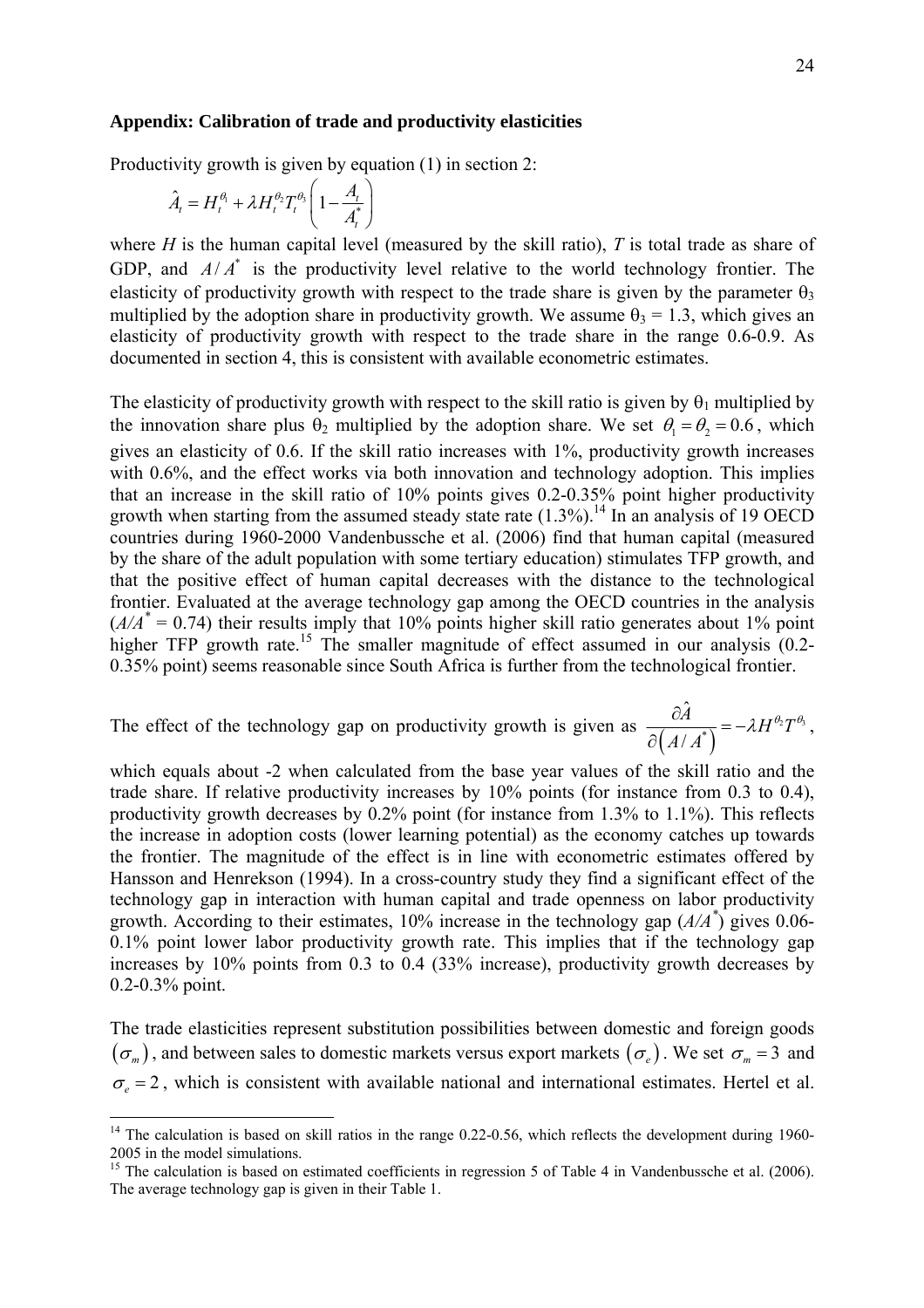(2007) combine parameter estimation and general equilibrium modeling. Based on data from five Latin American countries, the US and New Zealand they estimate the elasticity of substitution among imports from different countries. The "rule of two" says that the elasticity of substitution across imports by sources is equal to twice the elasticity of substitution between domestic and foreign goods.<sup>16</sup> Based on this hypothesis the average Armington elasticity across sectors equals 3.5. IDC (1997) and Gibson (2003) offer Armington estimates for South African manufacturing industries and the average elasticity (among significant estimates) equals 1.8 and 1.1, respectively. However, these are short-run elasticities, which are normally smaller than long-run elasticities more relevant in our setting. Available estimates of export elasticities are more limited. Senhadji and Montenegro (1999) estimate export elasticities for 53 developing and developed economies. The average elasticity across middle income countries is 1.7.

| <i>Appendix Table 1.</i> Selected calibrated parameters |  |
|---------------------------------------------------------|--|
|                                                         |  |

| <b>Parameter</b>      | <b>Description</b>                          | <b>Value</b> |
|-----------------------|---------------------------------------------|--------------|
| r                     | World market interest rate                  | 0.11         |
| ρ                     | Time preference rate                        | 0.09         |
| g                     | Long-run technical progress rate            | 0.013        |
| n                     | Labor growth rate                           | 0.007        |
| $\alpha_I$            | Unskilled labor share in production         | 0.19         |
| $\alpha$              | Skilled labor share in production           | 0.34         |
| $1-\alpha_1-\alpha_2$ | Capital share in production                 | 0.47         |
| $\delta$              | Rate of depreciation                        | 0.04         |
| $\theta_1$            | Parameter in the productivity specification | 0.6          |
| $\theta_2$            | Parameter in the productivity specification | 0.6          |
| $\theta_3$            | Parameter in the productivity specification | 1.3          |
| $\sigma_{\rm m}$      | Armington elasticity                        | 3.0          |
| $\sigma_{\rm e}$      | CET elasticity                              | 2.0          |

1

<sup>&</sup>lt;sup>16</sup> Empirical support for the "rule of two" hypothesis is offered by Liu et al. (2004).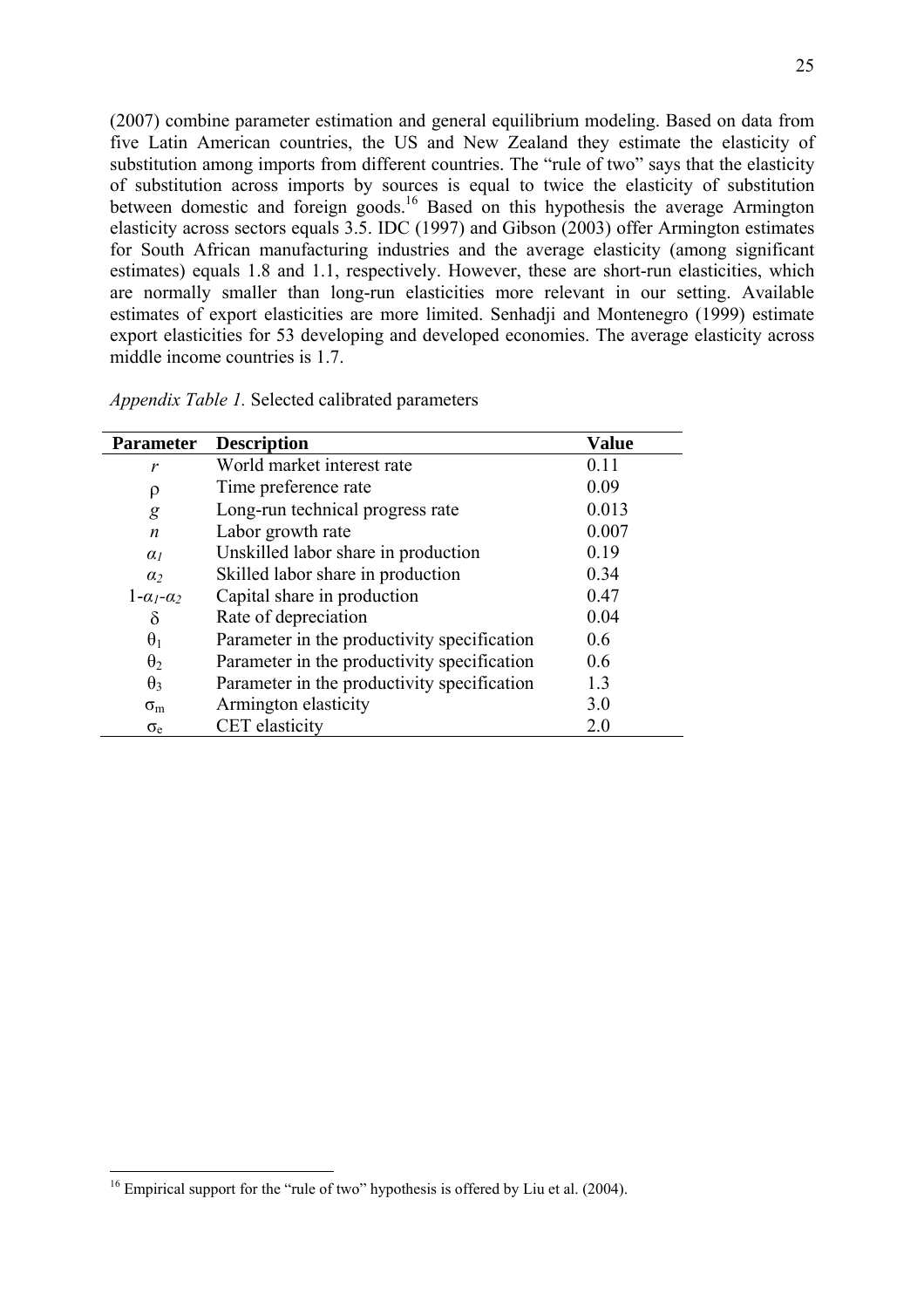Figure 1. Productivity dynamics: Transitional and long-run effects of increased trade share.



Figure 2. Real GDP growth rate: Calibrated path of model versus actual growth (measured as 3-year moving average)

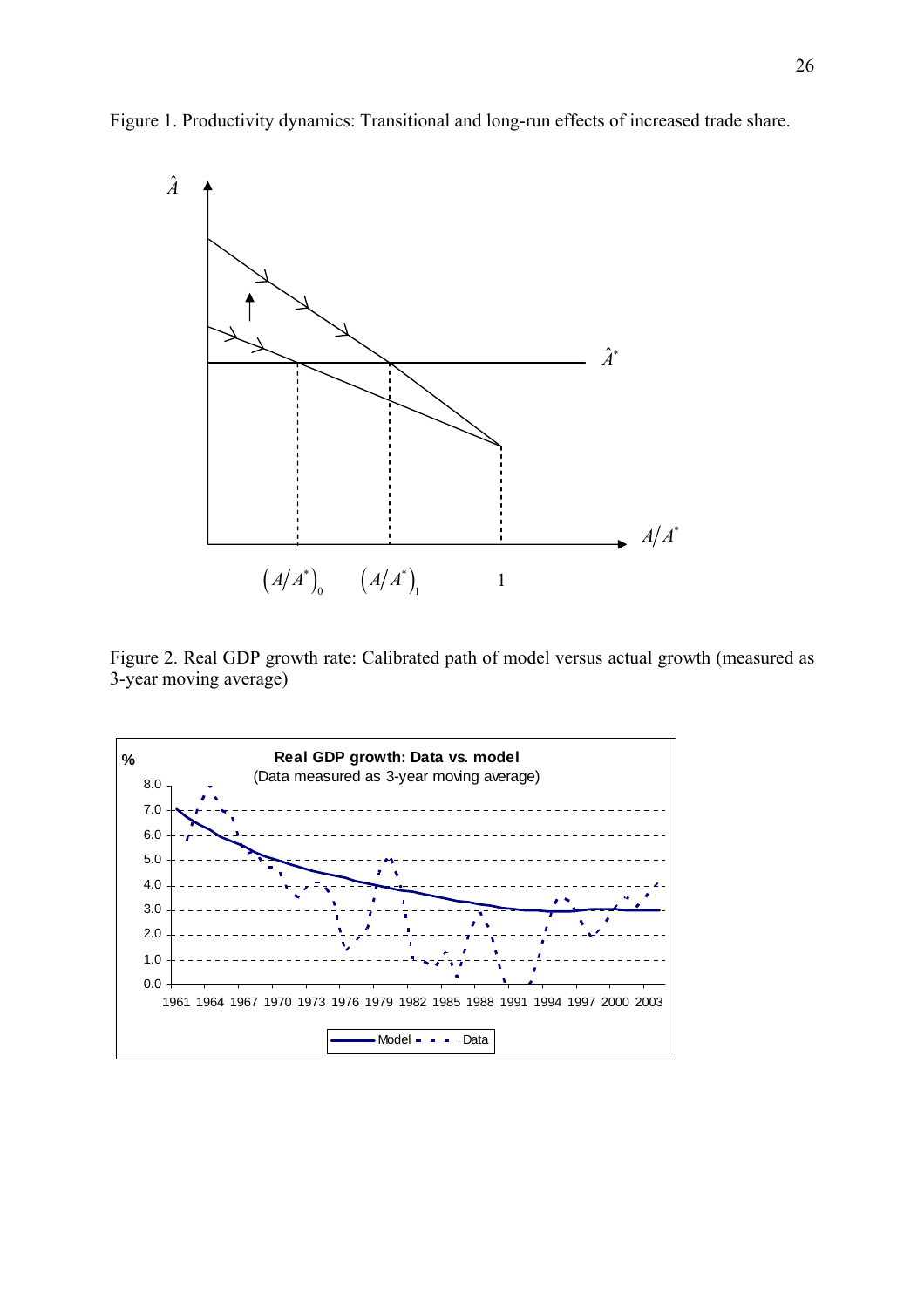Figure 3. Total trade: Calibrated path of model versus actual path (given in Billions of 1995 rand)



Figure 4. Calibrated openness indicator for South Africa 1960-2005 and counterfactual trade liberalization path. Indicator measured as import tax and export tax as share of total trade.

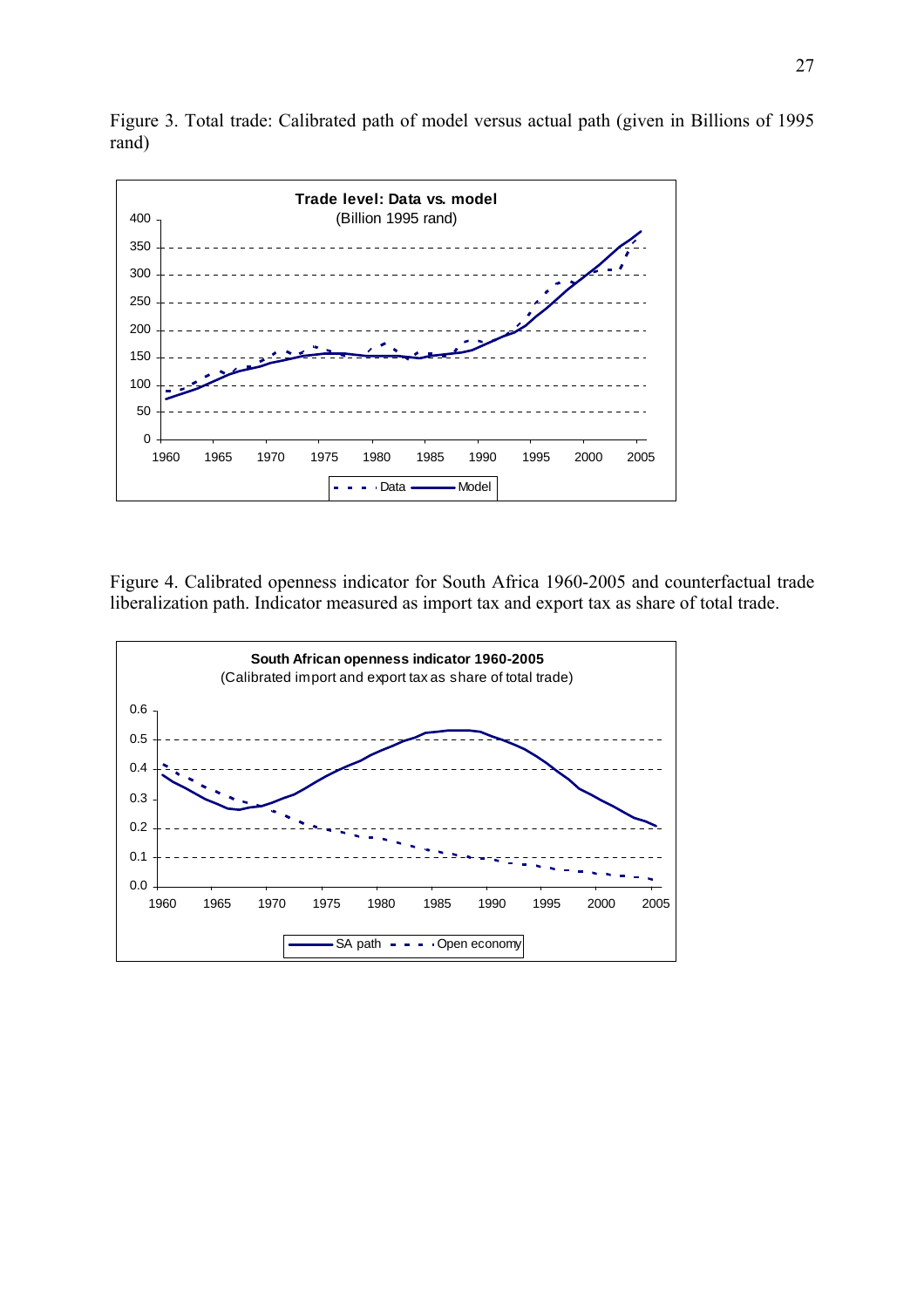

Figure 5. Real GDP growth: Calibrated path versus counterfactual path

Figure 6. Domestic productivity level relative to the frontier: Calibrated path versus counterfactual path.